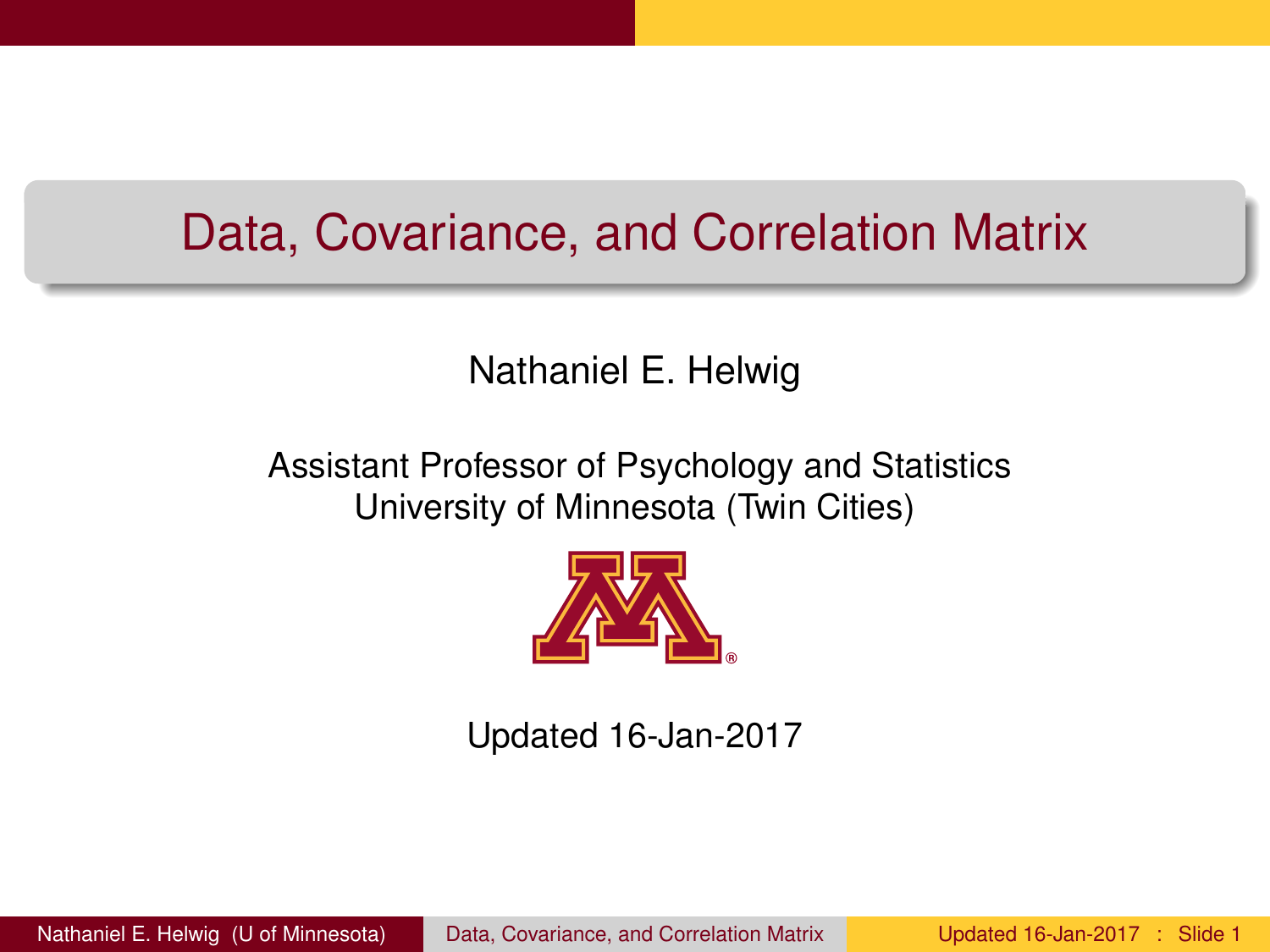

### Copyright © 2017 by Nathaniel E. Helwig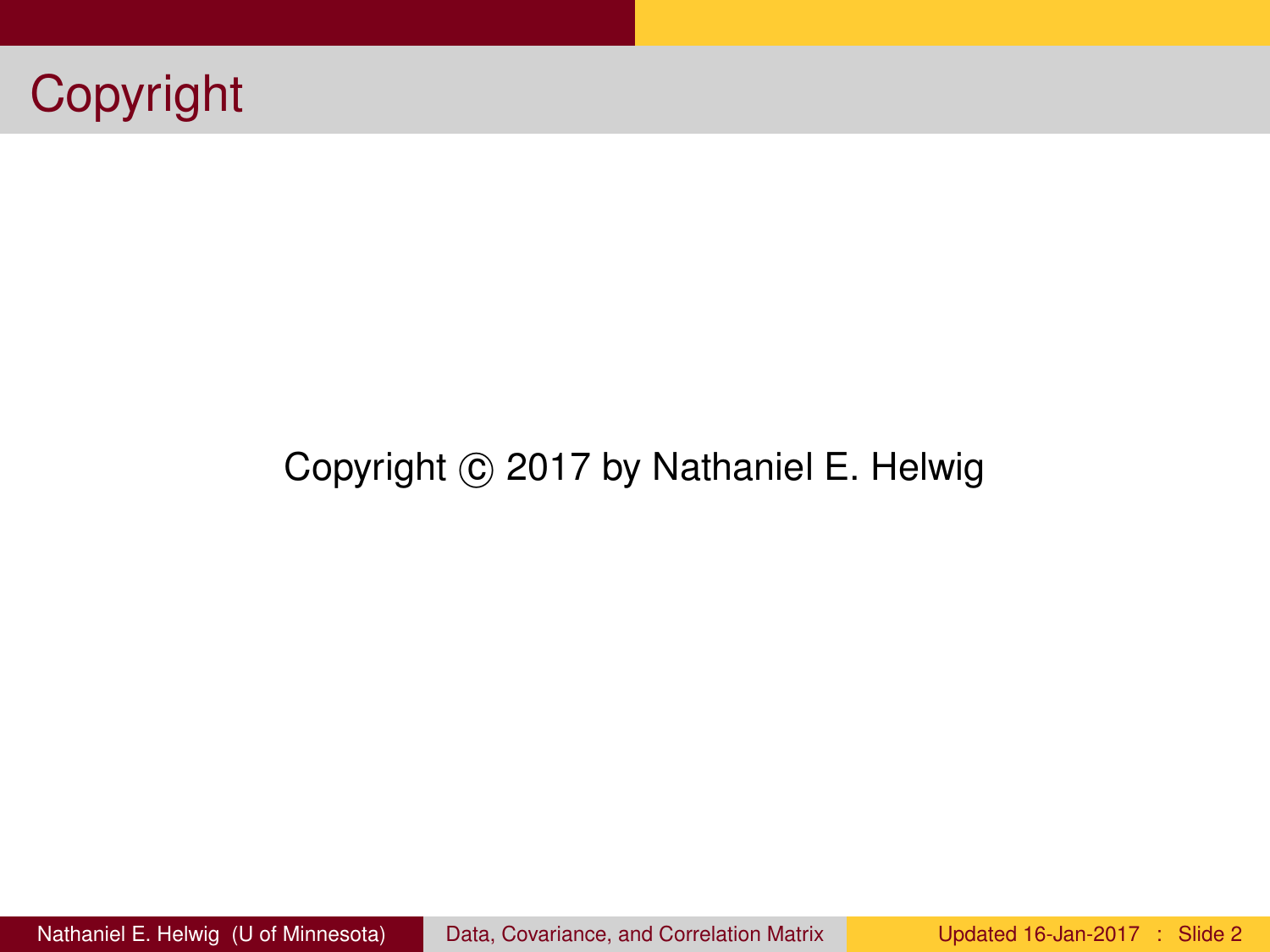## Outline of Notes

- 1) The Data Matrix
	- **•** Definition
	- Properties
	- R code
- 2) The Covariance Matrix
	- **•** Definition
	- **•** Properties
	- R code

### 3) The Correlation Matrix

- **•** Definition
- **•** Properties
- R code
- 4) Miscellaneous Topics
	- Crossproduct calculations
	- Vec and Kronecker
	- Visualizing data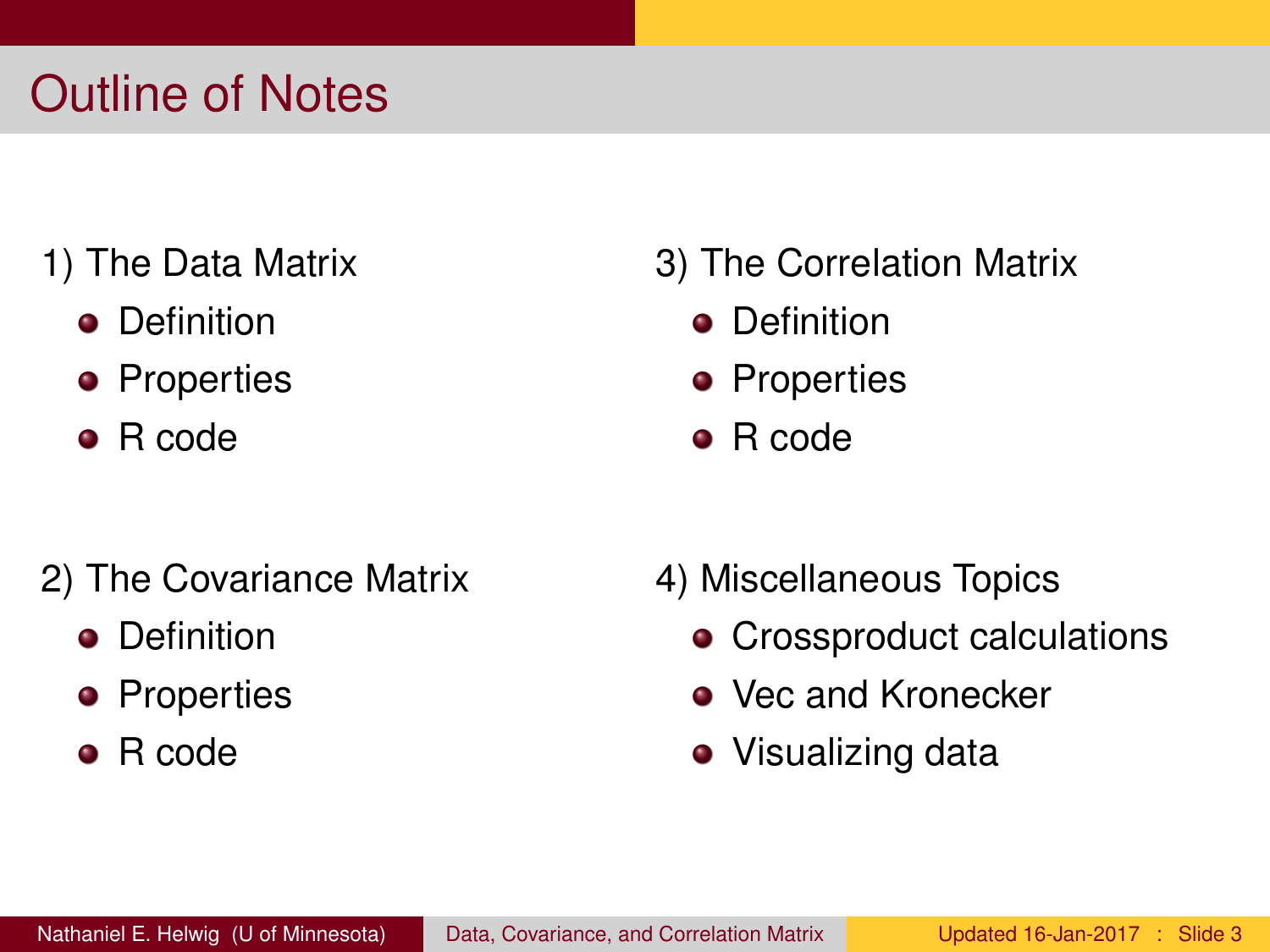# <span id="page-3-0"></span>**The Data Matrix**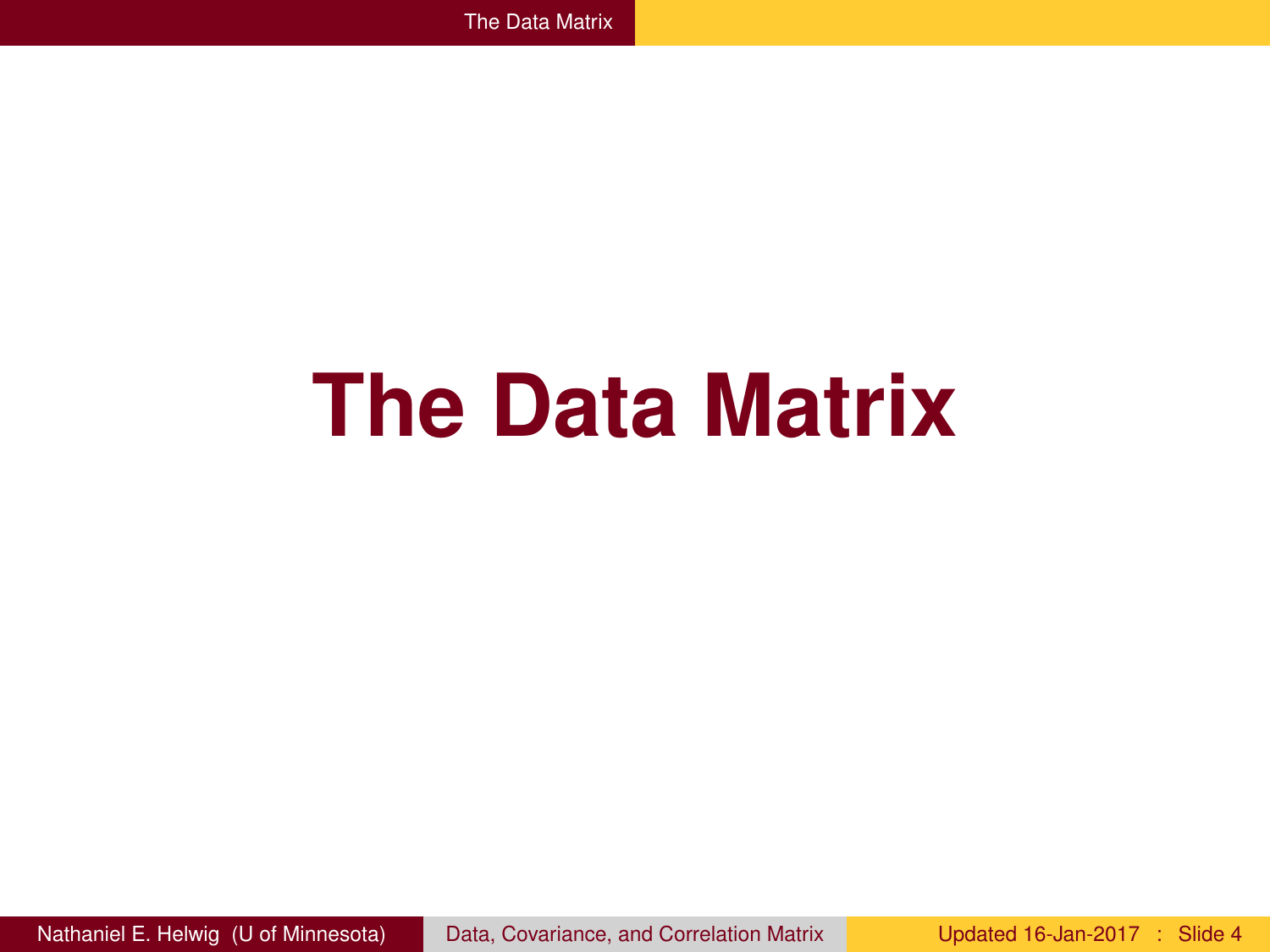### <span id="page-4-0"></span>The Organization of Data

The data matrix refers to the array of numbers

$$
\mathbf{X} = \begin{pmatrix} x_{11} & x_{12} & \cdots & x_{1p} \\ x_{21} & x_{22} & \cdots & x_{2p} \\ x_{31} & x_{32} & \cdots & x_{3p} \\ \vdots & \vdots & \ddots & \vdots \\ x_{n1} & x_{n2} & \cdots & x_{np} \end{pmatrix}
$$

where *xij* is the *j*-th variable collected from the *i*-th item (e.g., subject).

- items/subjects are rows
- variables are columns

**X** is a data matrix of order  $n \times p$  (# items by # variables).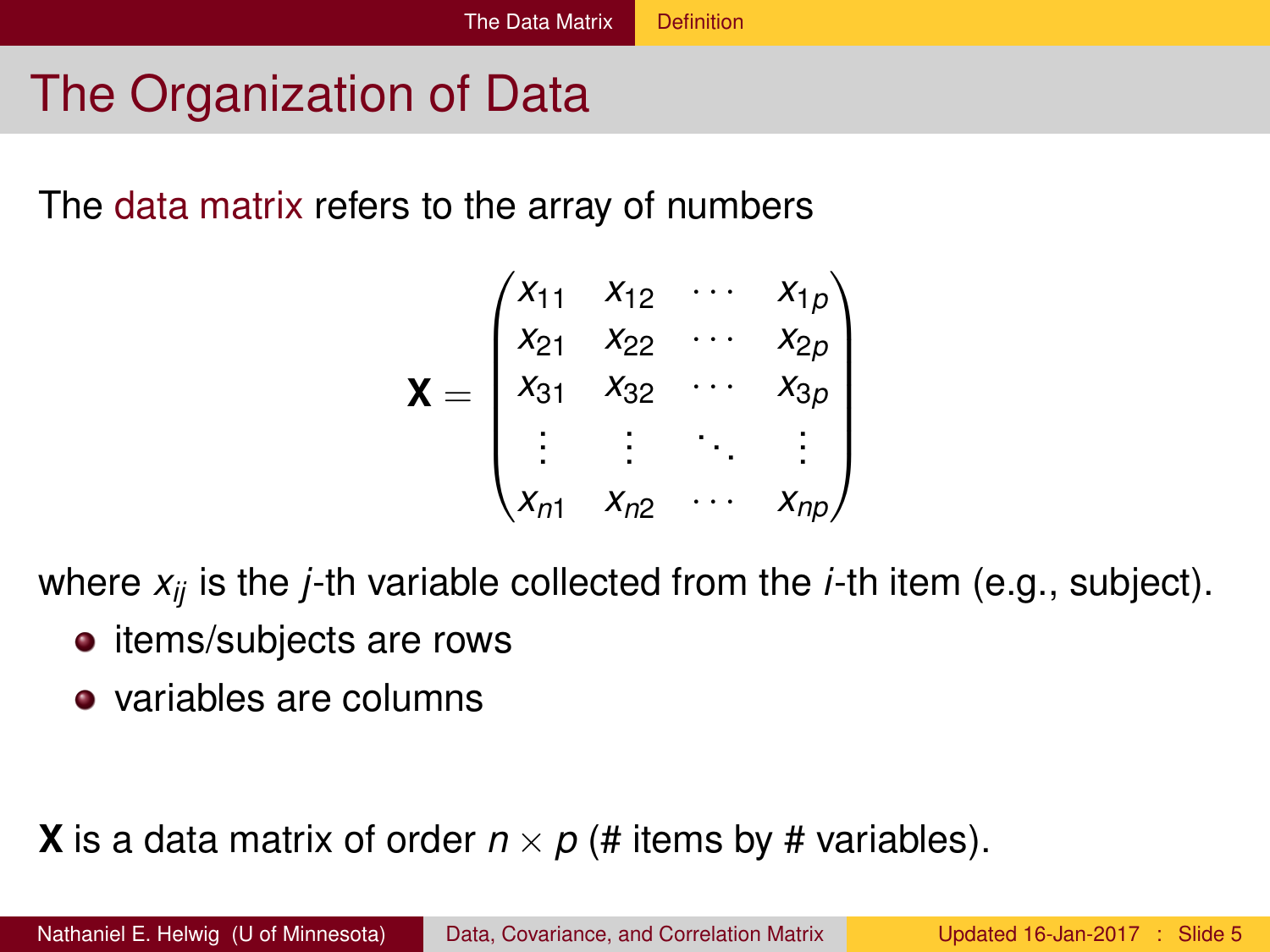## <span id="page-5-0"></span>Collection of Column Vectors

We can view a data matrix as a collection of column vectors:

$$
\mathbf{X} = \begin{pmatrix} | & | & & | \\ \mathbf{x}_1 & \mathbf{x}_2 & \cdots & \mathbf{x}_p \\ | & | & & | \end{pmatrix}
$$

where  $\mathbf{x}_j$  is the *j*-th column of  $\mathbf{X}$  for  $j \in \{1, \ldots, p\}.$ 

The  $n \times 1$  vector  $\mathbf{x}_i$  gives the *j*-th variable's scores for the *n* items.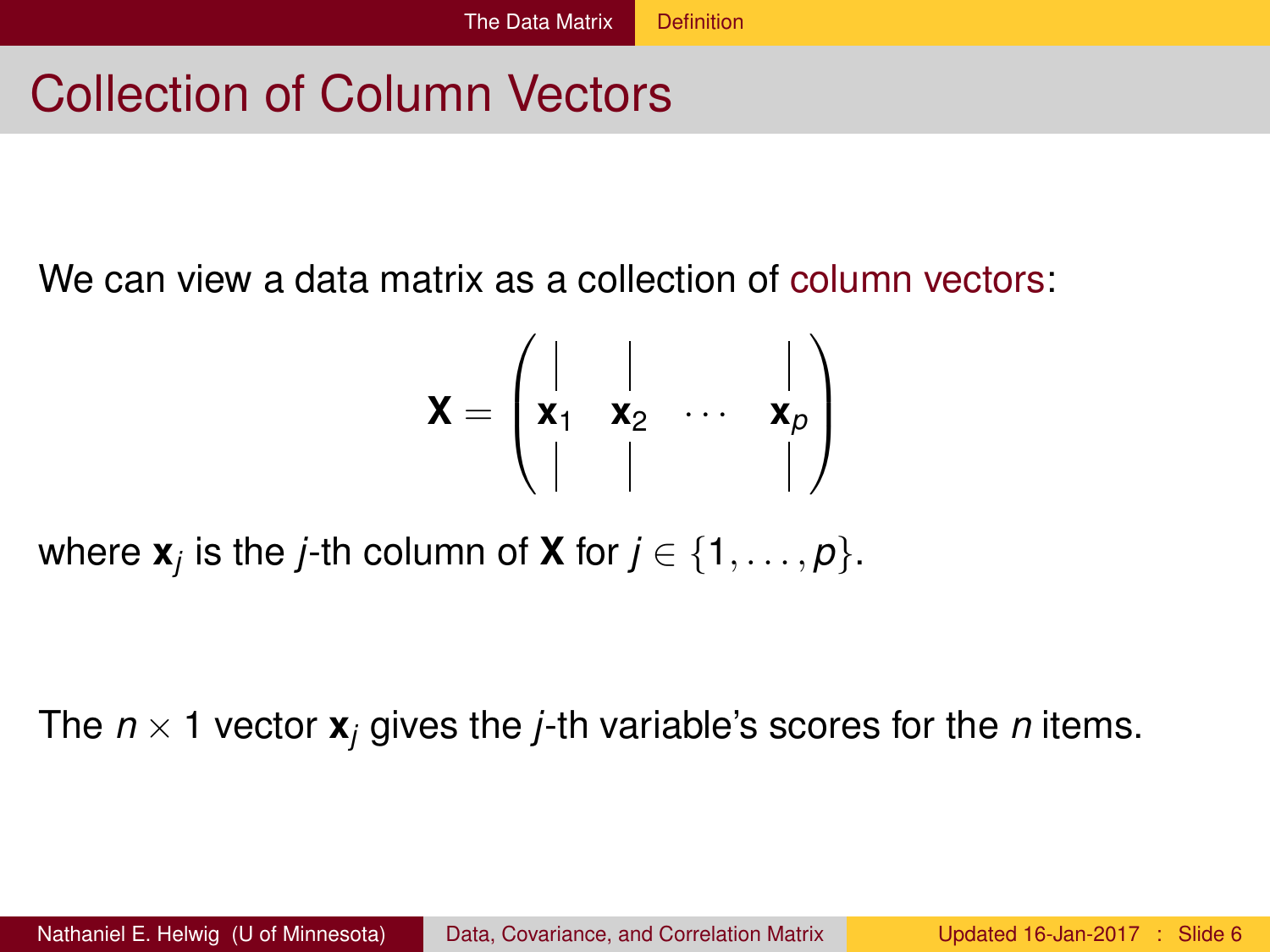# <span id="page-6-0"></span>Collection of Row Vectors

We can view a data matrix as a collection of row vectors:

$$
\mathbf{X} = \begin{pmatrix} - & \mathbf{x}_1' & - \\ - & \mathbf{x}_2' & - \\ \vdots & & \\ - & \mathbf{x}_n' & - \end{pmatrix}
$$

where  $\mathbf{x}'_i$  is the *i*-th row of **X** for  $i \in \{1, \ldots, n\}$ .

The 1  $\times$   $p$  vector  $\mathbf{x}'_i$  gives the *i*-th item's scores for the  $p$  variables.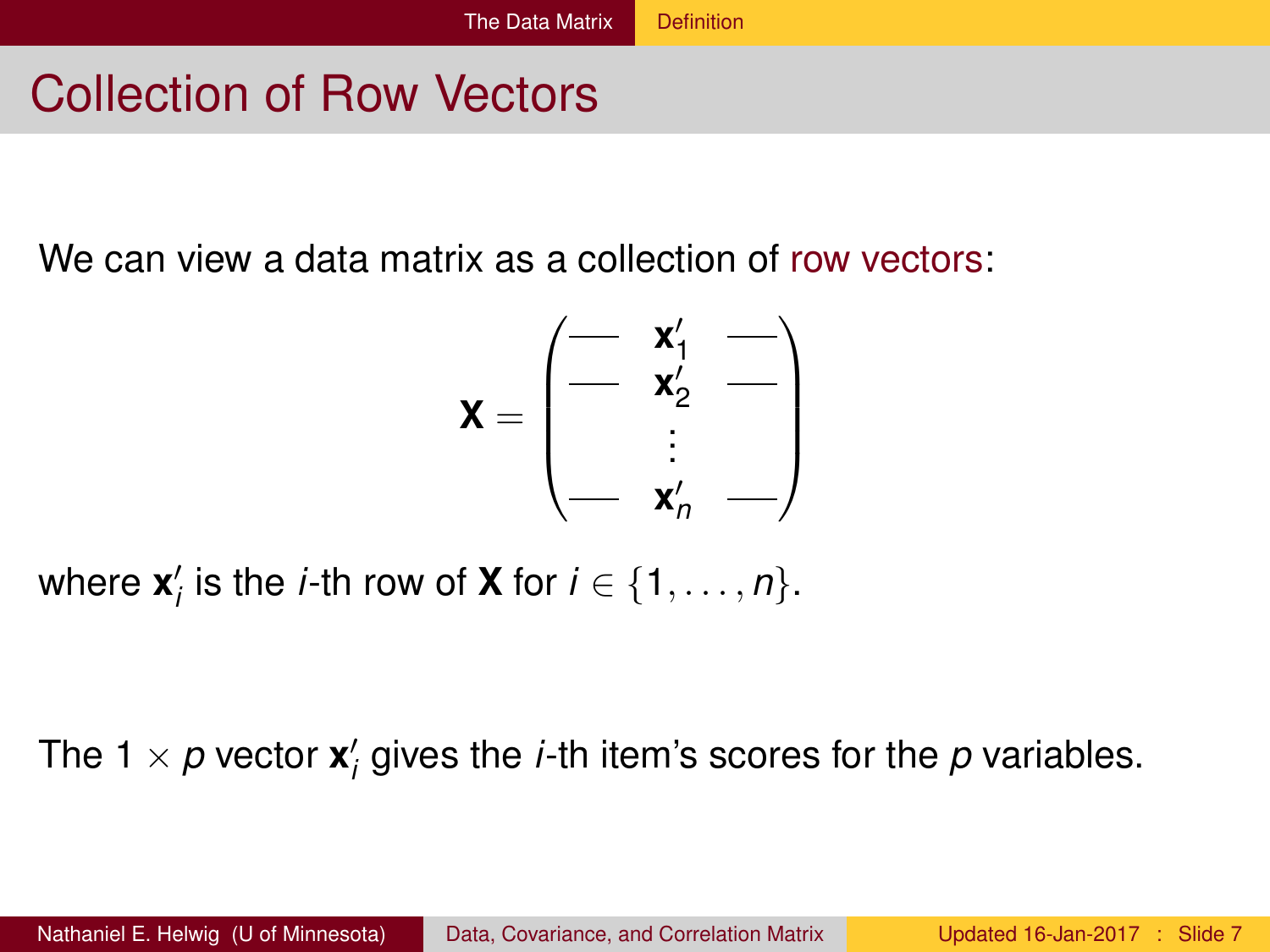## <span id="page-7-0"></span>Calculating Variable (Column) Means

The sample mean of the *j*-th variable is given by

$$
\bar{x}_j = \frac{1}{n} \sum_{i=1}^n x_{ij}
$$

$$
= n^{-1} \mathbf{1}_n' \mathbf{x}_j
$$

where

- $\bullet$  1<sub>*n*</sub> denotes an  $n \times 1$  vector of ones
- **x***<sup>j</sup>* denotes the *j*-th column of **X**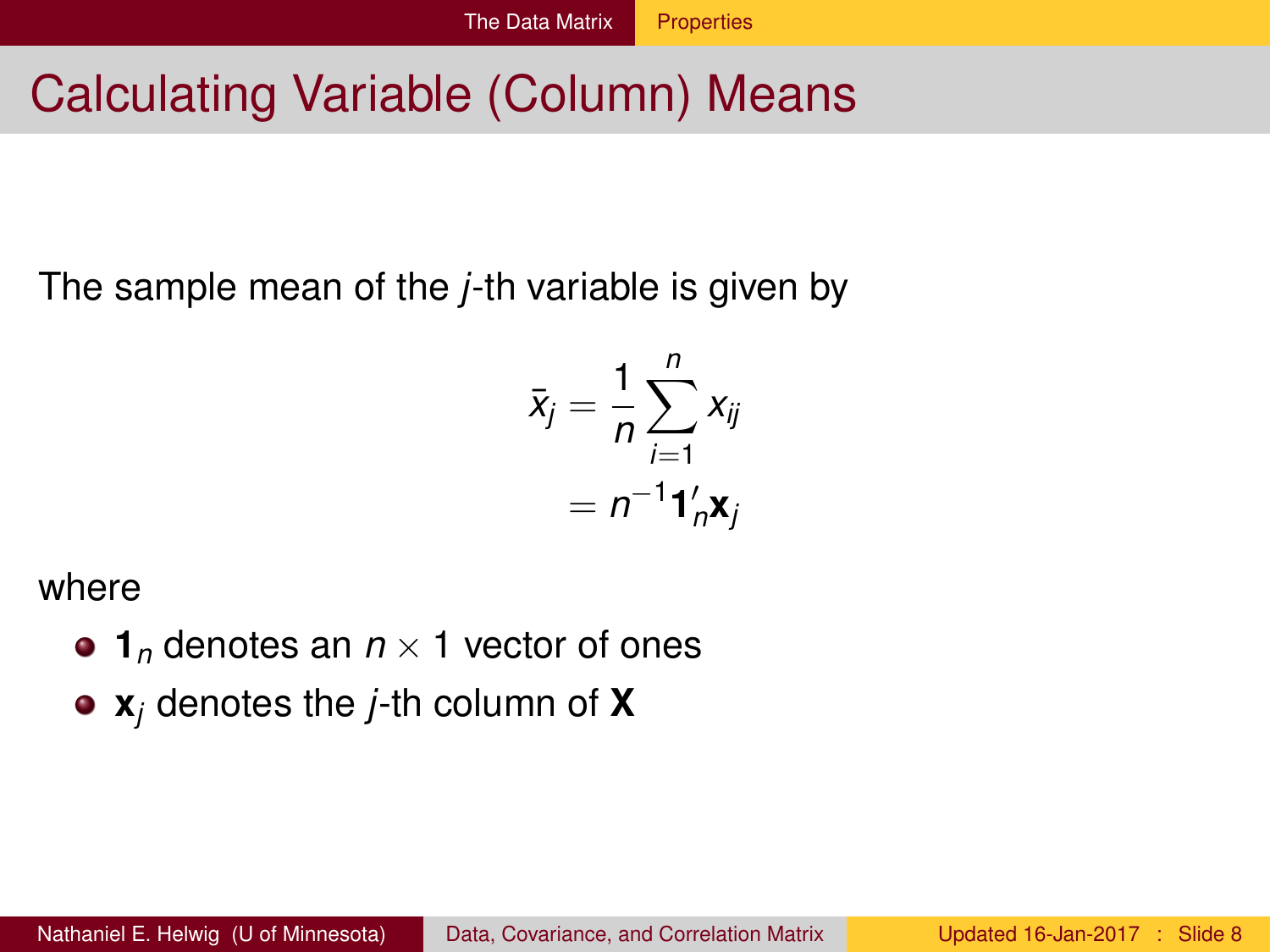# <span id="page-8-0"></span>Calculating Item (Row) Means

The sample mean of the *i*-th item is given by

$$
\bar{x}_i = \frac{1}{\rho} \sum_{j=1}^{\rho} x_{ij}
$$

$$
= \rho^{-1} \mathbf{x}'_i \mathbf{1}_{\rho}
$$

where

- $\bullet$  1<sub>*p*</sub> denotes an  $p \times 1$  vector of ones
- $\mathbf{x}'_i$  denotes the *i*-th row of  $\mathbf{X}'$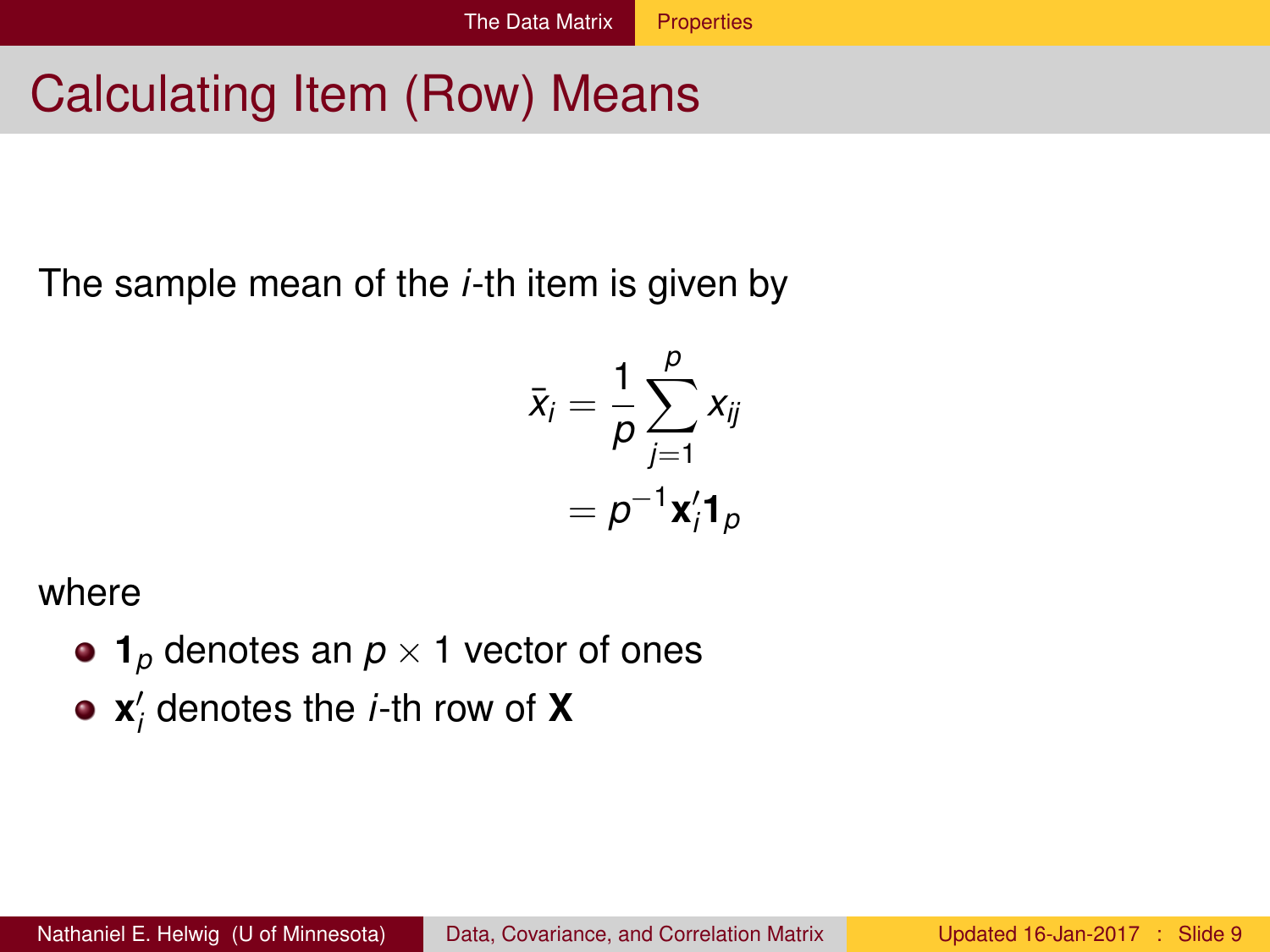### <span id="page-9-0"></span>Data Frame and Matrix Classes in R

```
> data(mtcars)
> class(mtcars)
[1] "data.frame"
> dim(mtcars)
[1] 32 11
> head(mtcars)
```

|                                                       |      |  |  |  |  |  | mpg cyl disp hp drat wt gsec vs am gear carb |  |  |                            |                |
|-------------------------------------------------------|------|--|--|--|--|--|----------------------------------------------|--|--|----------------------------|----------------|
| Mazda RX4                                             | 21.0 |  |  |  |  |  | 6 160 110 3.90 2.620 16.46 0 1 4             |  |  |                            | - 4            |
| Mazda RX4 Waq                                         |      |  |  |  |  |  | 21.0 6 160 110 3.90 2.875 17.02 0 1 4        |  |  |                            | - 4            |
| Datsun 710                                            |      |  |  |  |  |  | 22.8 4 108 93 3.85 2.320 18.61 1 1 4         |  |  |                            | $\sqrt{1}$     |
| Hornet 4 Drive 21.4 6 258 110 3.08 3.215 19.44 1 0 3  |      |  |  |  |  |  |                                              |  |  |                            | $\overline{1}$ |
| Hornet Sportabout 18.7 8 360 175 3.15 3.440 17.02 0 0 |      |  |  |  |  |  |                                              |  |  | $\overline{\phantom{a}}$ 3 | -2             |
| Valiant                                               | 18.1 |  |  |  |  |  | 6 225 105 2.76 3.460 20.22 1 0 3             |  |  |                            | $\overline{1}$ |
| $> X \le -as.matrix(mtcars)$                          |      |  |  |  |  |  |                                              |  |  |                            |                |
| $>$ class $(X)$                                       |      |  |  |  |  |  |                                              |  |  |                            |                |
|                                                       |      |  |  |  |  |  |                                              |  |  |                            |                |

[1] "matrix"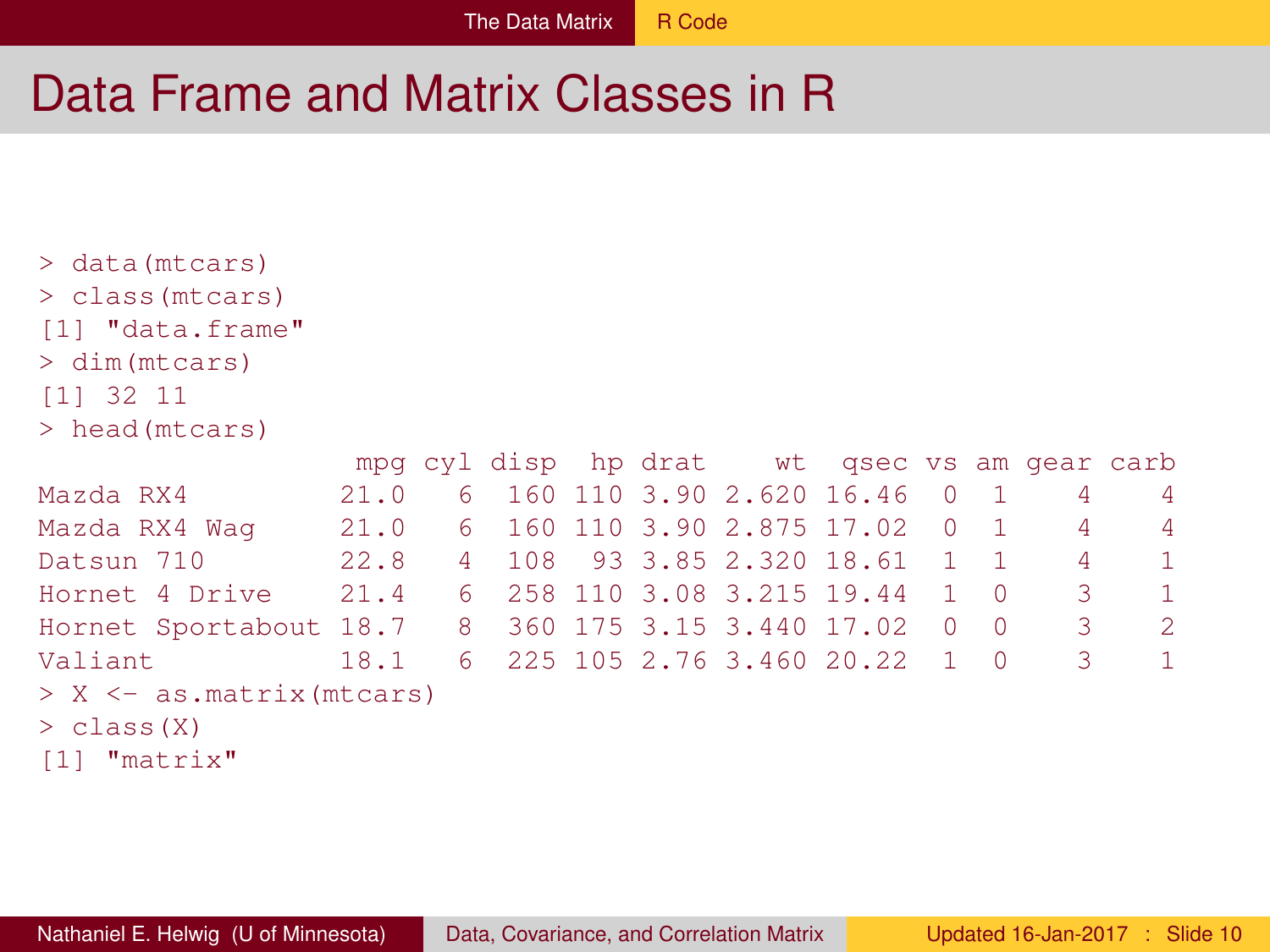### <span id="page-10-0"></span>Row and Column Means

```
> # get row means (3 ways)
> rowMeans(X)[1:3]
   Mazda RX4 Mazda RX4 Wag Datsun 710
    29.90727 29.98136 23.59818
> c(mean(X[1,]), mean(X[2,]), mean(X[3,]))
[1] 29.90727 29.98136 23.59818
> apply(X, 1, mean) [1:3]
   Mazda RX4 Mazda RX4 Wag Datsun 710
    29.90727 29.98136 23.59818
> # get column means (3 ways)
> colMeans(X)[1:3]
     mpg cyl disp
20.09062 6.18750 230.72188
> c(mean(X[,1]), mean(X[,2]), mean(X[,3]))
[1] 20.09062 6.18750 230.72188
> apply(X, 2, mean) [1:3]
     mpg cyl disp
20.09062 6.18750 230.72188
```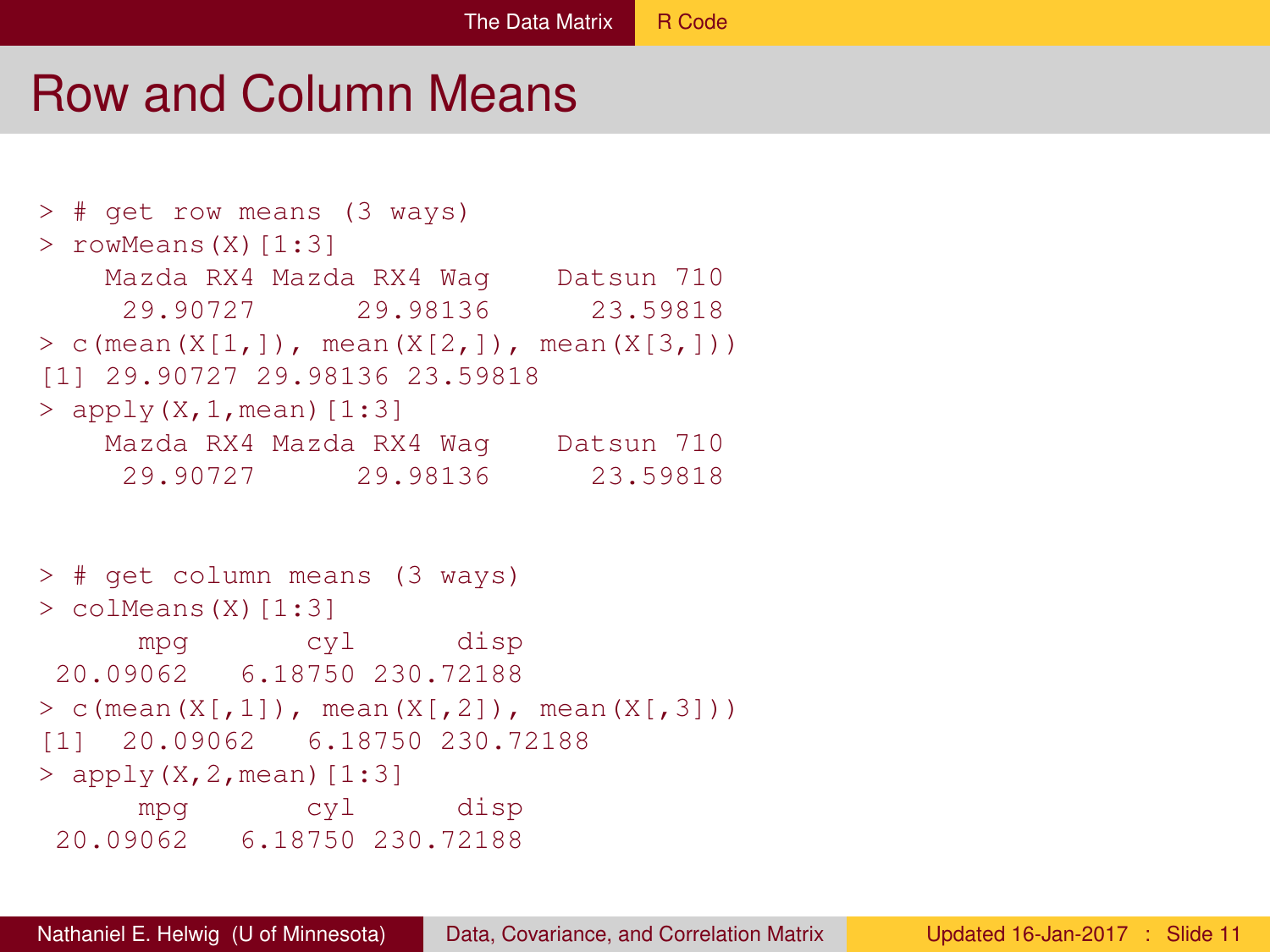### <span id="page-11-0"></span>Other Row and Column Functions

```
> # get column medians
> apply(X.2.median)[1:3]
 mpg cyl disp
19.2 6.0 196.3
> c(median(X[,1]), median(X[,2]), median(X[,3]))
[1] 19.2 6.0 196.3
```

```
> # get column ranges
> apply(X, 2, range) [, 1:3]
     mpg cyl disp
[1,] 10.4 4 71.1
[2,] 33.9 8 472.0
> cbind(range(X[,1]), range(X[,2]), range(X[,3]))
    [1, 1] [1, 2] [1, 3][1,] 10.4 4 71.1
[2,] 33.9 8 472.0
```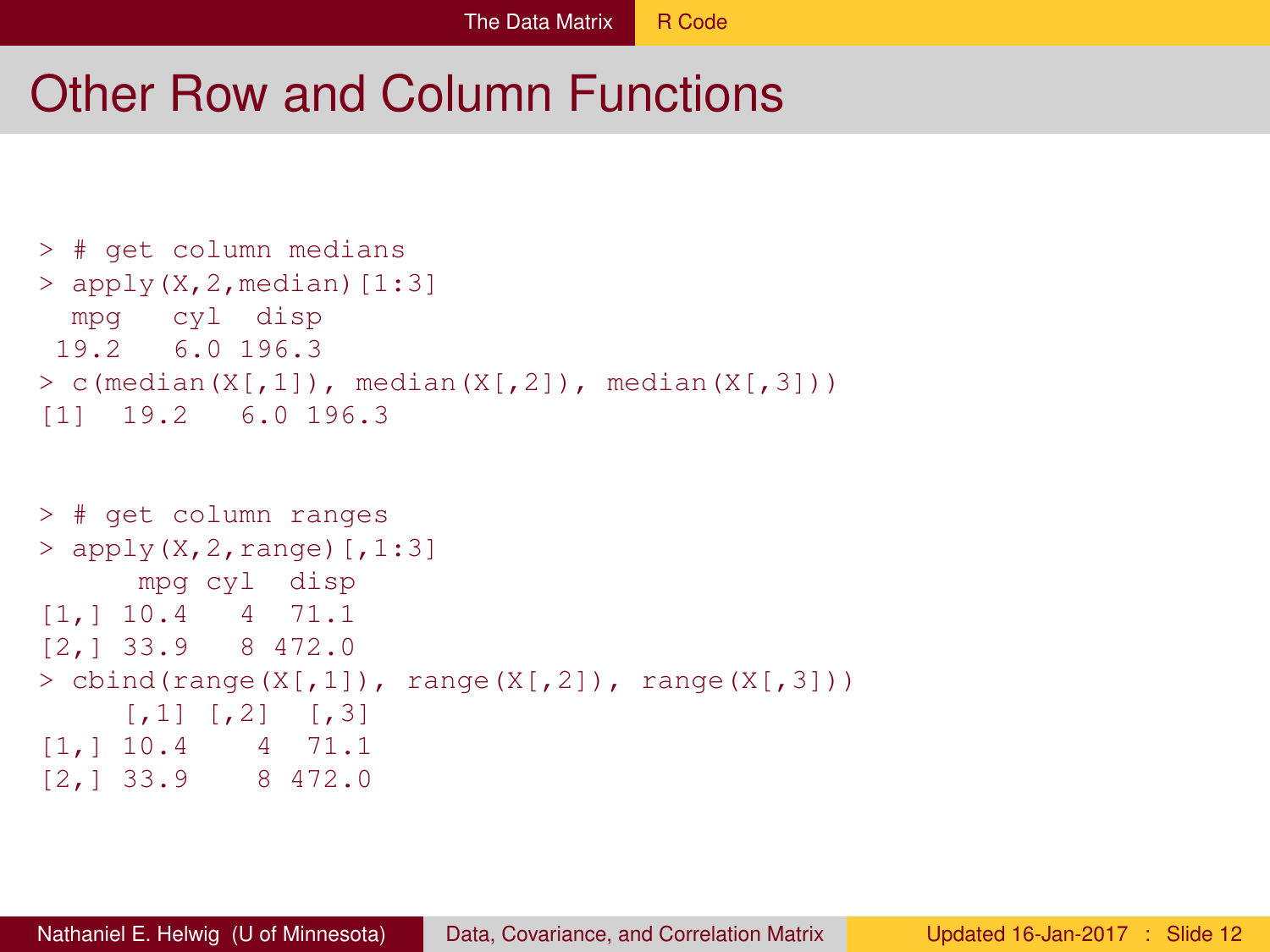# <span id="page-12-0"></span>**The Covariance Matrix**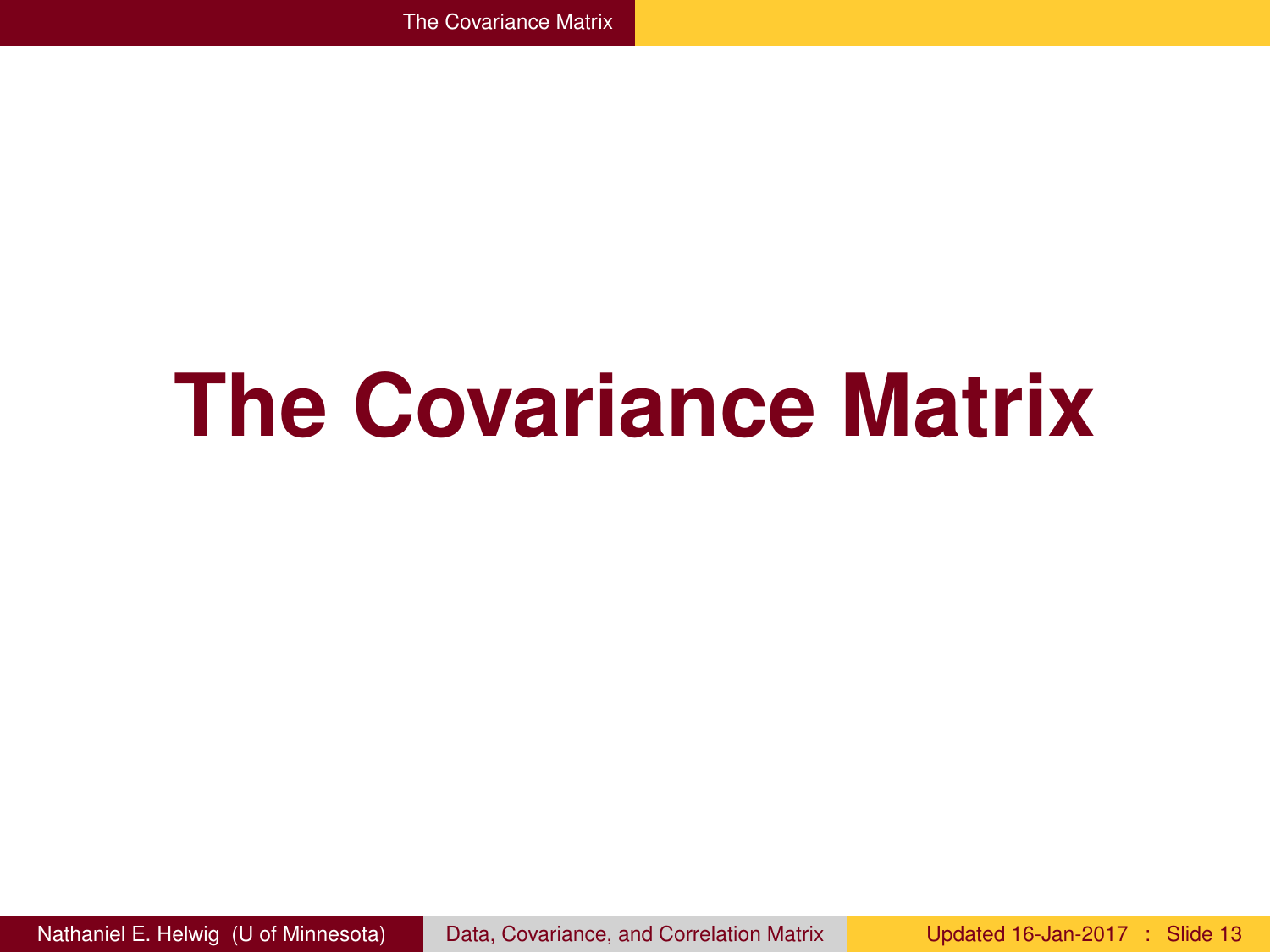# <span id="page-13-0"></span>The Covariation of Data

The covariance matrix refers to the symmetric array of numbers

$$
\mathbf{S} = \begin{pmatrix} s_1^2 & s_{12} & s_{13} & \cdots & s_{1p} \\ s_{21} & s_2^2 & s_{23} & \cdots & s_{2p} \\ s_{31} & s_{32} & s_3^2 & \cdots & s_{3p} \\ \vdots & \vdots & \vdots & \ddots & \vdots \\ s_{p1} & s_{p2} & s_{p3} & \cdots & s_p^2 \end{pmatrix}
$$

where

- $s_j^2 = (1/n) \sum_{i=1}^n (x_{ij} \bar{x}_j)^2$  is the variance of the *j*-th variable
- $s_{jk} = (1/n) \sum_{i=1}^n (x_{ij} \bar{x}_j)(x_{ik} \bar{x}_k)$  is the covariance between the *j*-th and *k*-th variables
- $\bar{x}_j = (1/n) \sum_{i=1}^n x_{ij}$  is the mean of the *j*-th variable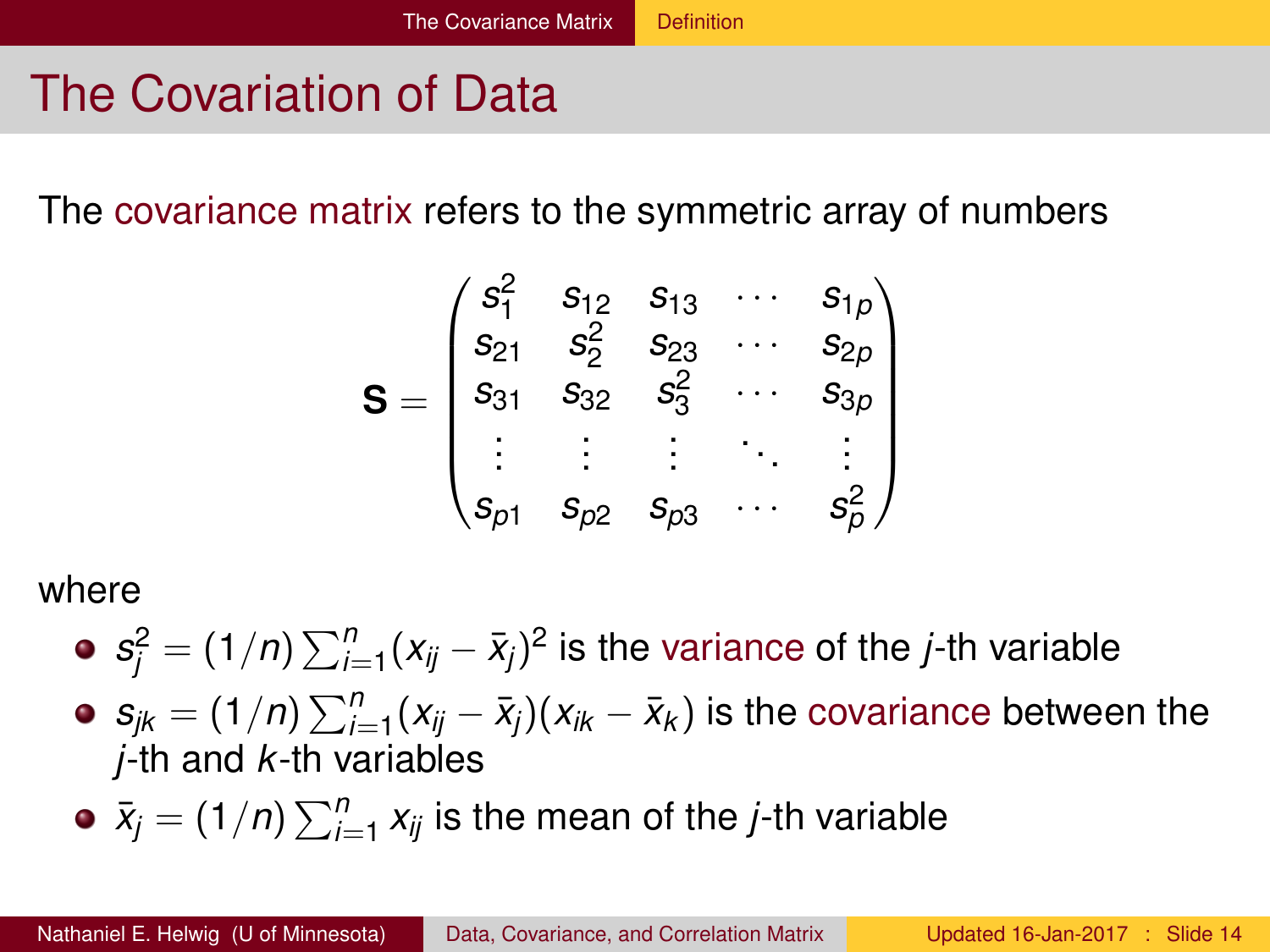### <span id="page-14-0"></span>Covariance Matrix from Data Matrix

We can calculate the covariance matrix such as

$$
\mathbf{S}=\frac{1}{n}\mathbf{X}_c'\mathbf{X}_c
$$

 $\mathbf{W}$ here  $\mathbf{X}_c = \mathbf{X} - \mathbf{1}_n \bar{\mathbf{x}}' = \mathbf{C}\mathbf{X}$  with

 $\bar{\bm{x}}' = (\bar{x}_1, \dots, \bar{x}_\rho)$  denoting the vector of variable means  $\mathbf{C} = \mathbf{I}_n - n^{-1} \mathbf{1}_n \mathbf{1}_n'$  denoting a centering matrix

Note that the centered matrix **X***<sup>c</sup>* has the form

$$
\mathbf{X}_{c} = \begin{pmatrix} x_{11} - \bar{x}_{1} & x_{12} - \bar{x}_{2} & \cdots & x_{1p} - \bar{x}_{p} \\ x_{21} - \bar{x}_{1} & x_{22} - \bar{x}_{2} & \cdots & x_{2p} - \bar{x}_{p} \\ x_{31} - \bar{x}_{1} & x_{32} - \bar{x}_{2} & \cdots & x_{3p} - \bar{x}_{p} \\ \vdots & \vdots & \ddots & \vdots \\ x_{n1} - \bar{x}_{1} & x_{n2} - \bar{x}_{2} & \cdots & x_{np} - \bar{x}_{p} \end{pmatrix}
$$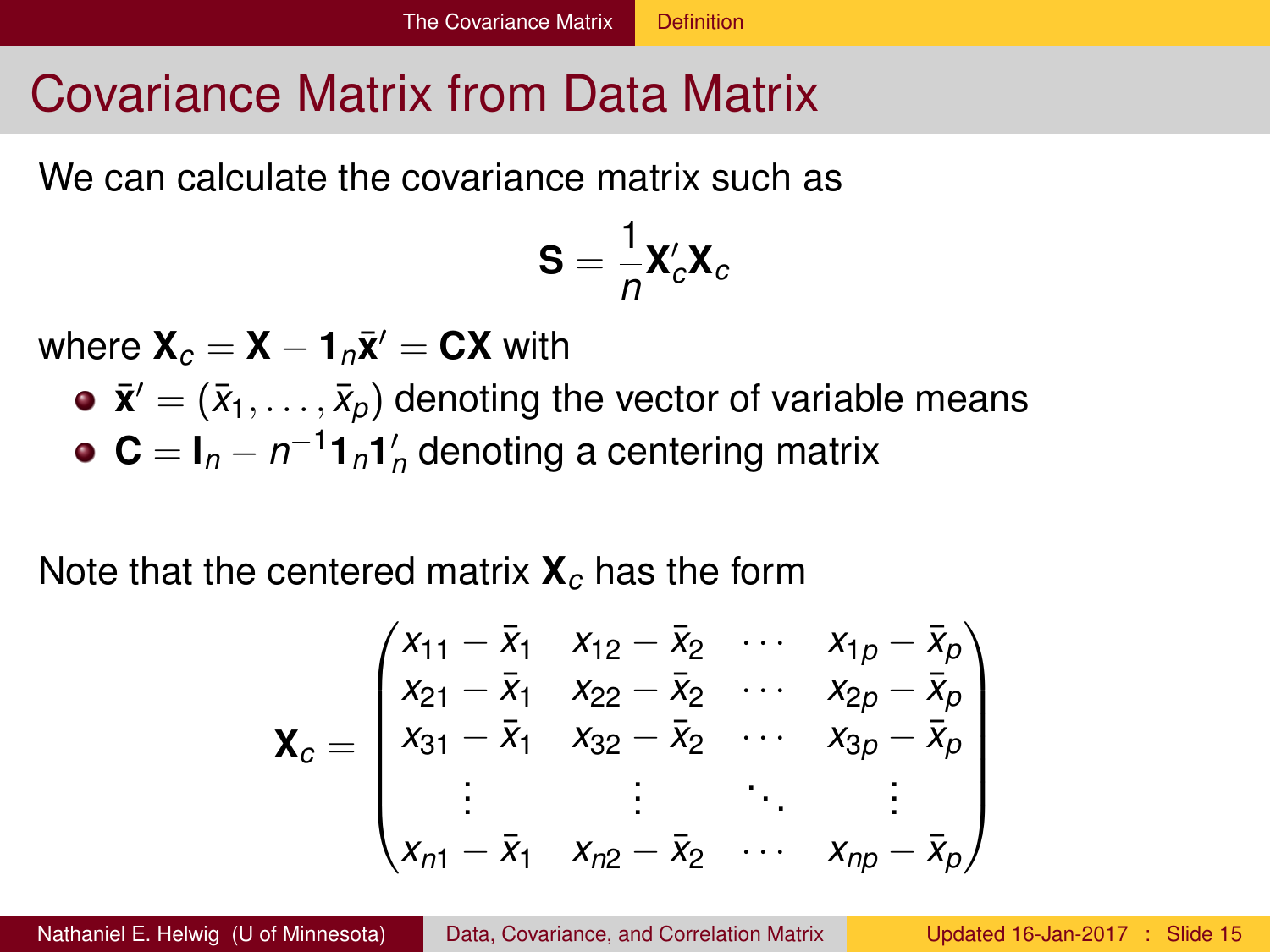## <span id="page-15-0"></span>Variances are Nonnegative

Variances are sums-of-squares, which implies that  $s_j^2 \geq 0 \; \forall j.$ 

 $\boldsymbol{s}_{j}^{2}>0$  as long as there does not exist an  $\alpha$  such that  $\boldsymbol{\mathsf{x}}_{j}=\alpha\boldsymbol{1}_{n}$ 

This implies that. . .

- $tr(S) > 0$  where  $tr(\cdot)$  denotes the matrix trace function
- $\sum_{j=1}^{\rho} \lambda_j \geq 0$  where  $(\lambda_1,\ldots,\lambda_{\rho})$  are the eigenvalues of **S**

If  $n < p$ , then  $\lambda_i = 0$  for at least one  $j \in \{1, \ldots, p\}$ . If  $n \geq p$  and the p columns of **X** are linearly independent, then  $\lambda_j > 0$  for all  $j \in \{1, \ldots, p\}$ .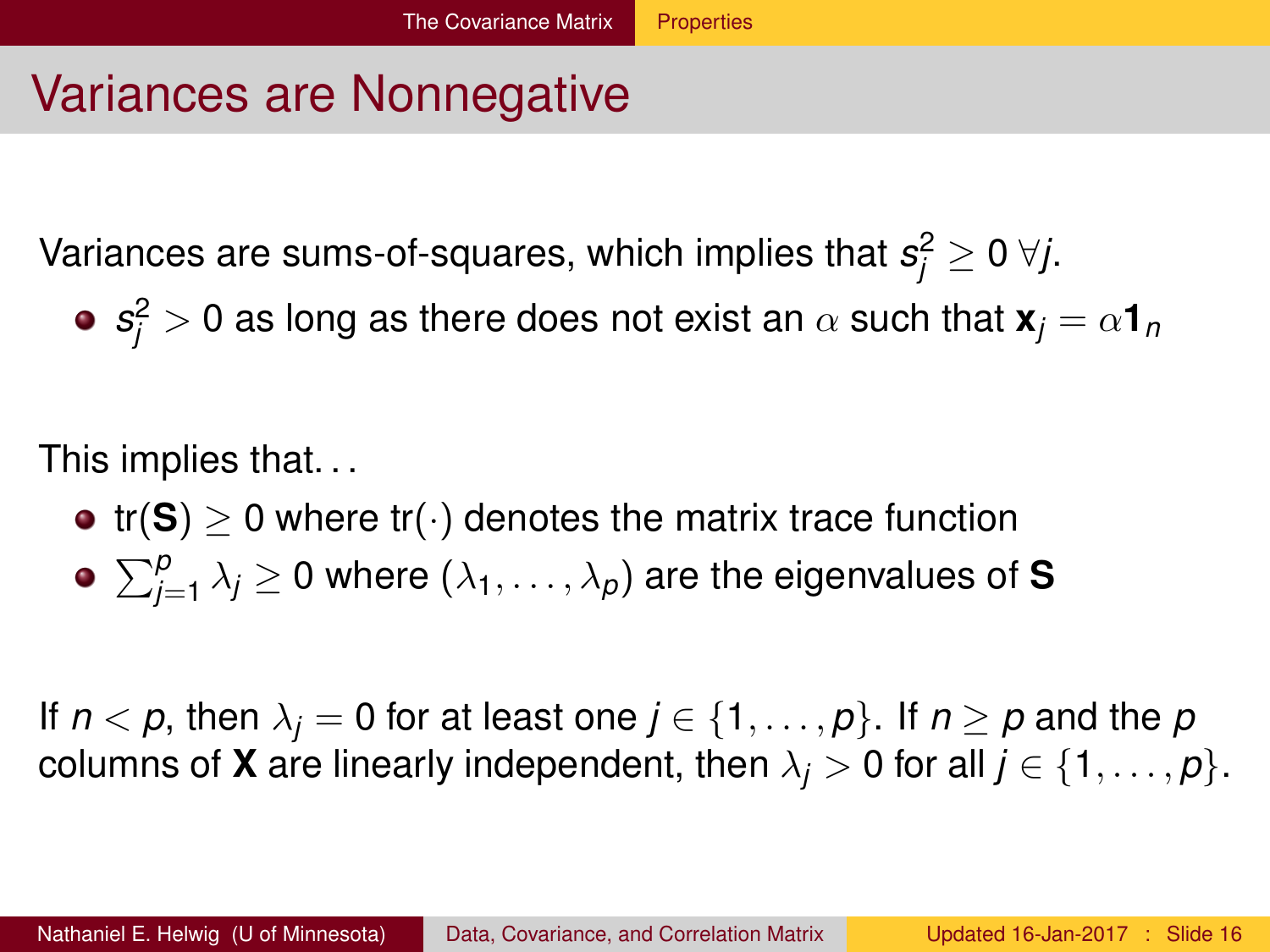## <span id="page-16-0"></span>The Cauchy-Schwarz Inequality

From the Cauchy-Schwarz inequality we have that

$$
s_{jk}^2 \leq s_j^2 s_k^2
$$

with the equality holding if and only if **x***<sup>j</sup>* and **x***<sup>k</sup>* are linearly dependent.

We could also write the Cauchy-Schwarz inequality as

$$
|s_{jk}| \leq s_j s_k
$$

where  $s_i$  and  $s_k$  denote the standard deviations of the variables.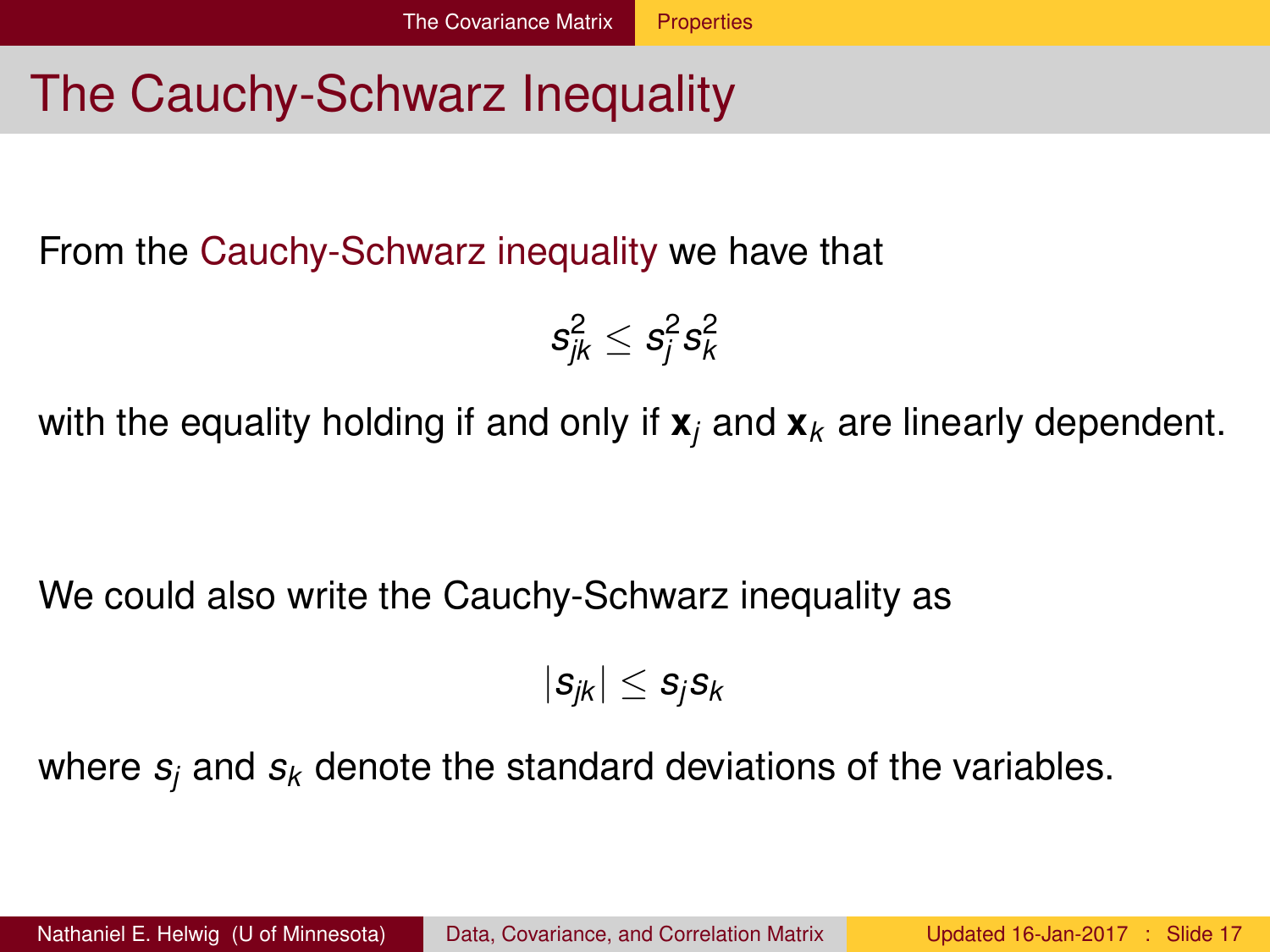### <span id="page-17-0"></span>Covariance Matrix by Hand (hard way)

```
> n \le - nrow(X)> C \le - diag(n) - matrix(1/n, n, n)
> Xc <- C * * X
> S <- t(Xc) %*% Xc / (n-1)
> S[1:3,1:6]mpg cyl disp hp drat wt
mpg 36.324103 -9.172379 -633.0972 -320.7321 2.1950635 -5.116685
cyl -9.172379 3.189516 199.6603 101.9315 -0.6683669 1.367371
disp -633.097208 199.660282 15360.7998 6721.1587 -47.0640192 107.684204
# or #
> Xc <- scale(X, center=TRUE, scale=FALSE)
> S <- t(Xc) %*% Xc / (n-1)
> S[1:3,1:6]mpg cyl disp hp drat wt
mpg 36.324103 -9.172379 -633.0972 -320.7321 2.1950635 -5.116685
cyl -9.172379 3.189516 199.6603 101.9315 -0.6683669 1.367371
disp -633.097208 199.660282 15360.7998 6721.1587 -47.0640192 107.684204
```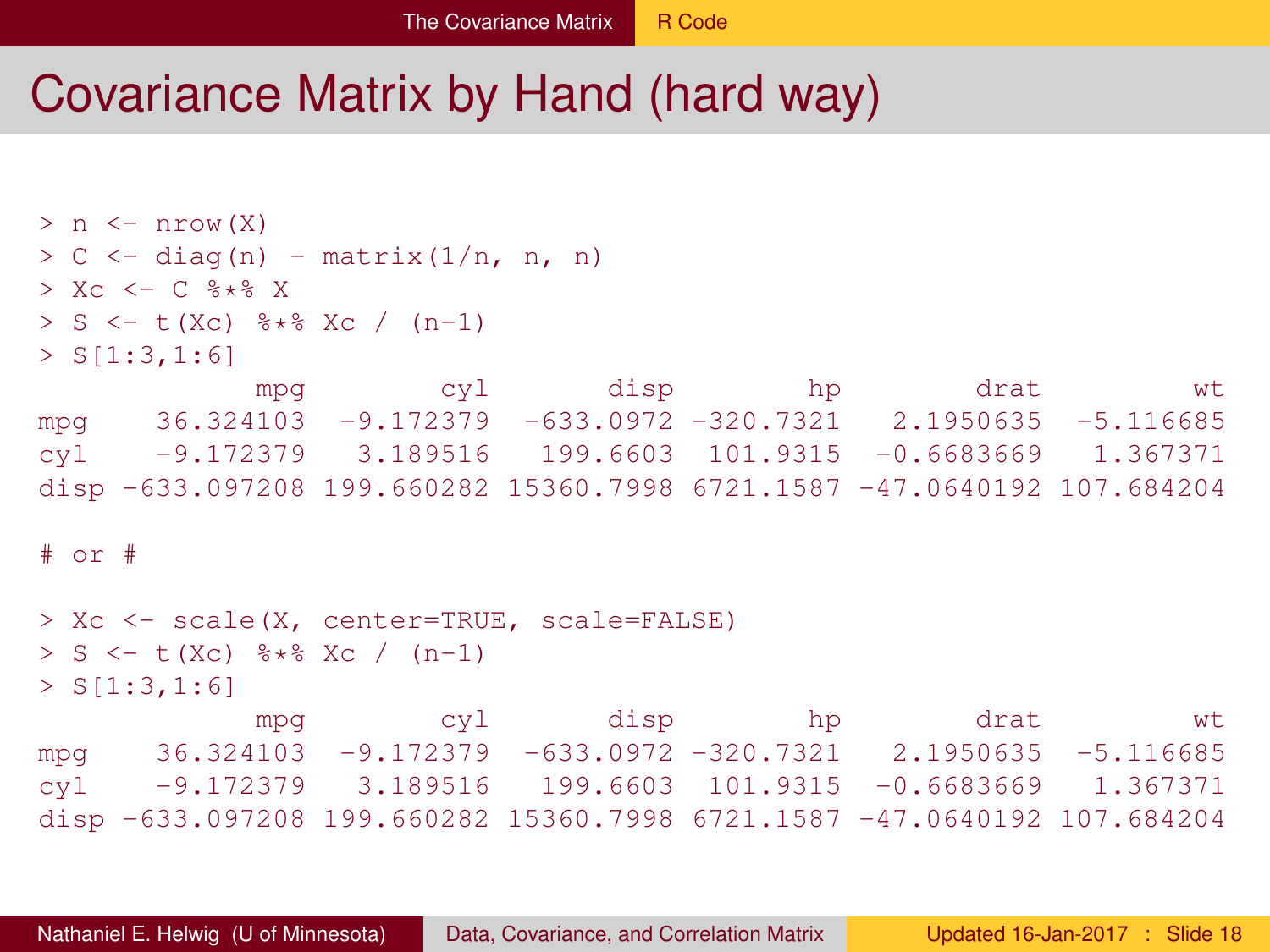### <span id="page-18-0"></span>Covariance Matrix using cov Function (easy way)

```
# calculate covariance matrix
> S \le -\text{cov}(X)> dim(S)
[1] 11 11
# check variance
> S[1,1][1] 36.3241
> var(X[,1])[1] 36.3241
> sum((X[,1]-mean(X[,1]))^2) / (n-1)
[1] 36.3241
# check covariance
> S[1:3,1:6]
            mpg cyl disp hp drat wt
mpg 36.324103 -9.172379 -633.0972 -320.7321 2.1950635 -5.116685
cyl -9.172379 3.189516 199.6603 101.9315 -0.6683669 1.367371
disp -633.097208 199.660282 15360.7998 6721.1587 -47.0640192 107.684204
```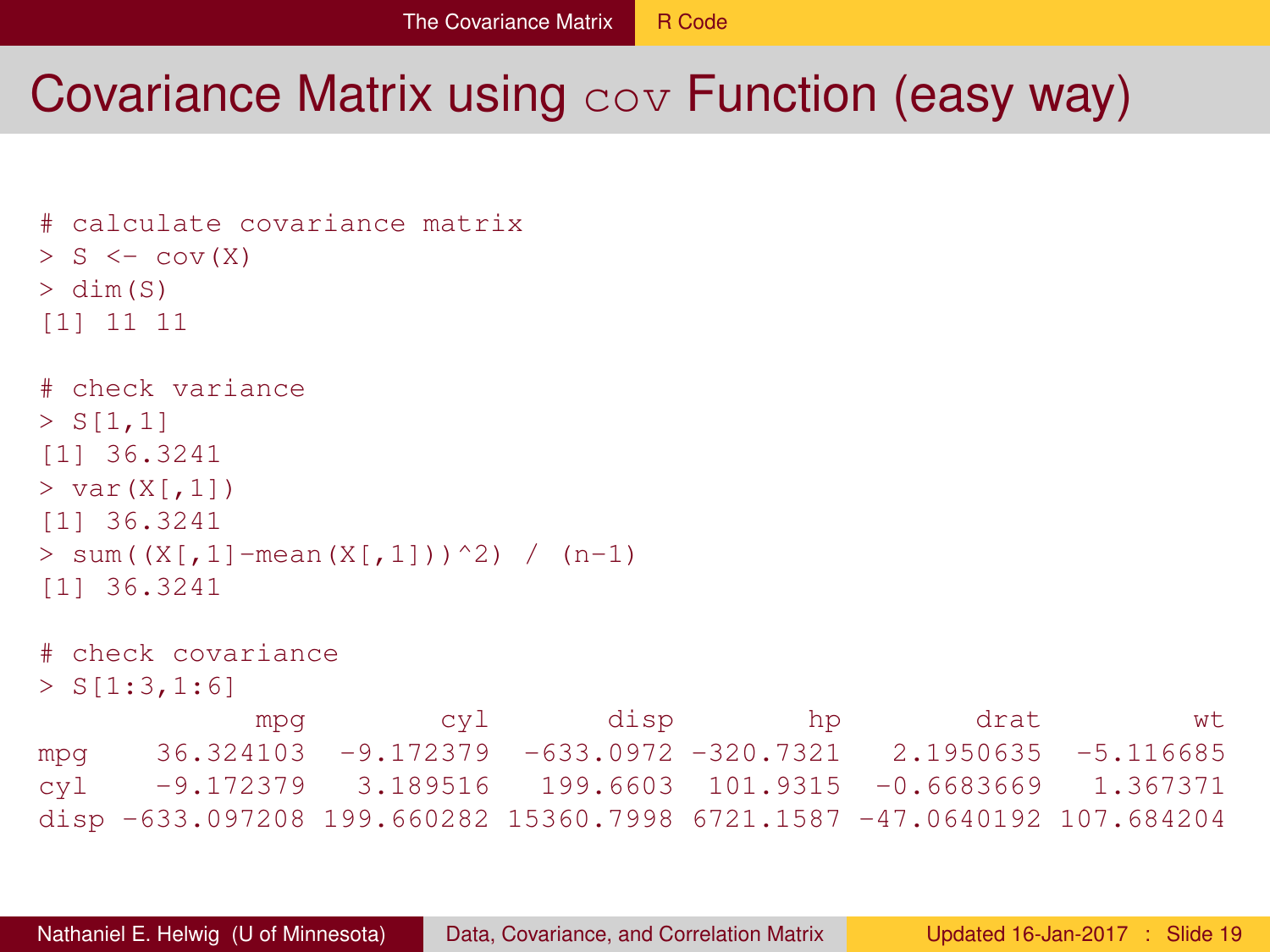# <span id="page-19-0"></span>**The Correlation Matrix**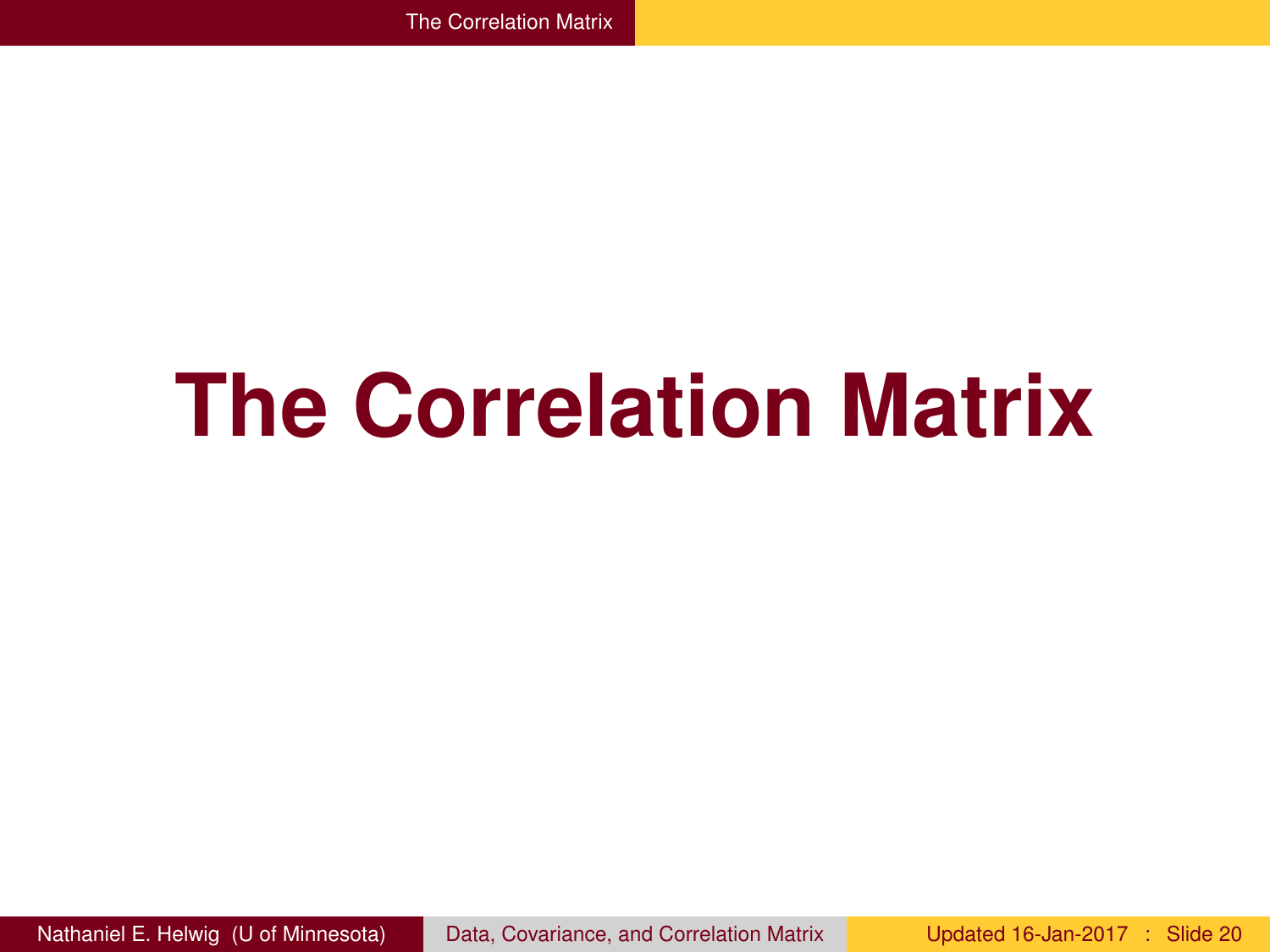## <span id="page-20-0"></span>The Correlation of Data

The correlation matrix refers to the symmetric array of numbers

$$
\mathbf{R} = \begin{pmatrix} 1 & r_{12} & r_{13} & \cdots & r_{1p} \\ r_{21} & 1 & r_{23} & \cdots & r_{2p} \\ r_{31} & r_{32} & 1 & \cdots & r_{3p} \\ \vdots & \vdots & \vdots & \ddots & \vdots \\ r_{p1} & r_{p2} & r_{p3} & \cdots & 1 \end{pmatrix}
$$

where

$$
r_{jk} = \frac{s_{jk}}{s_j s_k} = \frac{\sum_{i=1}^n (x_{ij} - \bar{x}_j)(x_{ik} - \bar{x}_k)}{\sqrt{\sum_{i=1}^n (x_{ij} - \bar{x}_j)^2} \sqrt{\sum_{i=1}^n (x_{ik} - \bar{x}_k)^2}}
$$

is the Pearson correlation coefficient between variables  $\mathbf{x}_i$  and  $\mathbf{x}_k$ .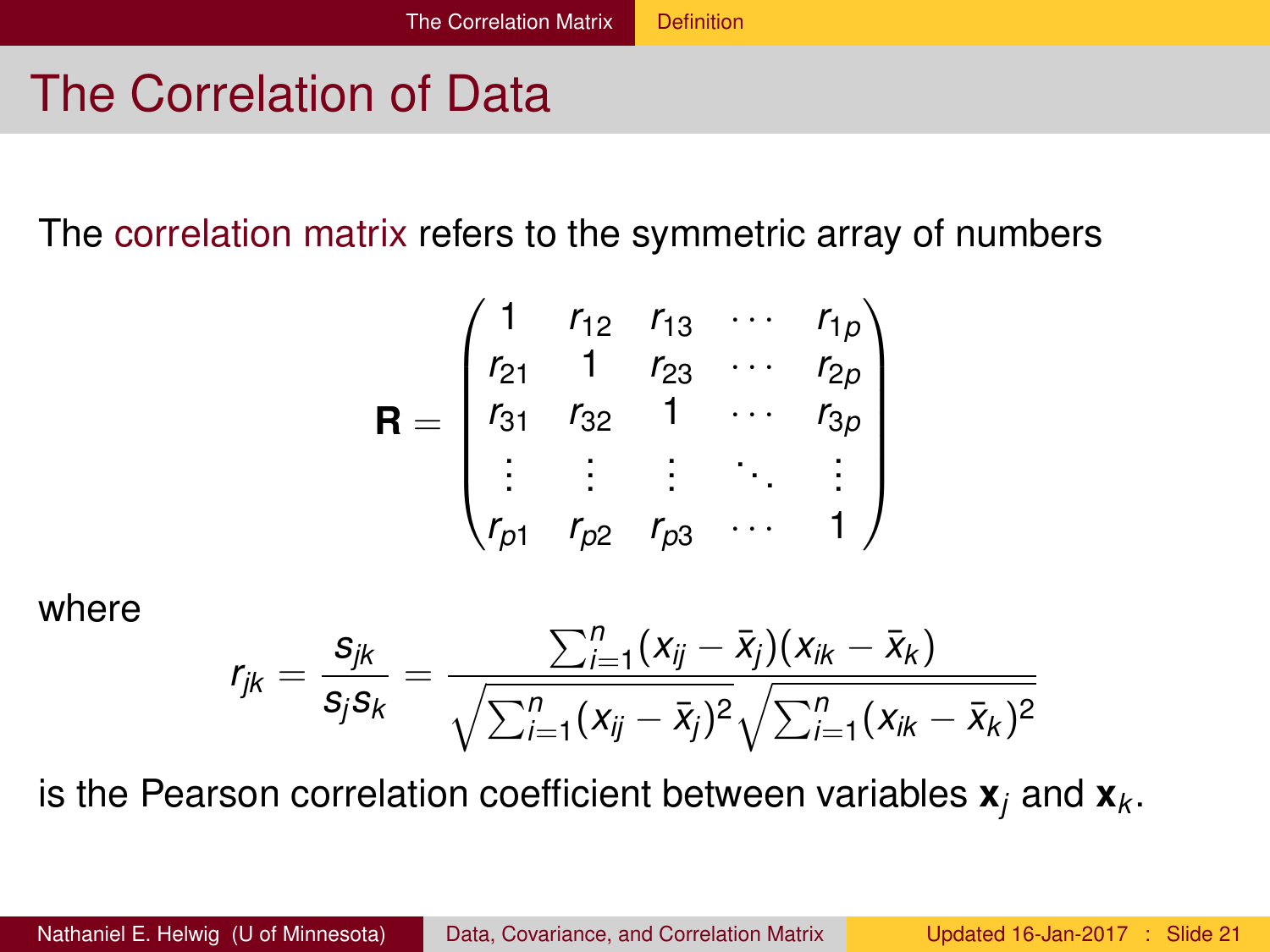## <span id="page-21-0"></span>Correlation Matrix from Data Matrix

We can calculate the correlation matrix such as

$$
\mathbf{R}=\frac{1}{n}\mathbf{X}_s'\mathbf{X}_s
$$

where **X***<sup>s</sup>* = **CXD**−<sup>1</sup> with

- $C = I_n n^{-1} \mathbf{1}_n \mathbf{1}'_n$  denoting a centering matrix
- $\bullet$  **D** = diag( $s_1, \ldots, s_p$ ) denoting a diagonal scaling matrix

Note that the standardized matrix **X***<sup>s</sup>* has the form

$$
\mathbf{X}_{s} = \begin{pmatrix} (x_{11} - \bar{x}_{1})/s_{1} & (x_{12} - \bar{x}_{2})/s_{2} & \cdots & (x_{1p} - \bar{x}_{p})/s_{p} \\ (x_{21} - \bar{x}_{1})/s_{1} & (x_{22} - \bar{x}_{2})/s_{2} & \cdots & (x_{2p} - \bar{x}_{p})/s_{p} \\ (x_{31} - \bar{x}_{1})/s_{1} & (x_{32} - \bar{x}_{2})/s_{2} & \cdots & (x_{3p} - \bar{x}_{p})/s_{p} \\ \vdots & \vdots & & \vdots \\ (x_{n1} - \bar{x}_{1})/s_{1} & (x_{n2} - \bar{x}_{2})/s_{2} & \cdots & (x_{np} - \bar{x}_{p})/s_{p} \end{pmatrix}
$$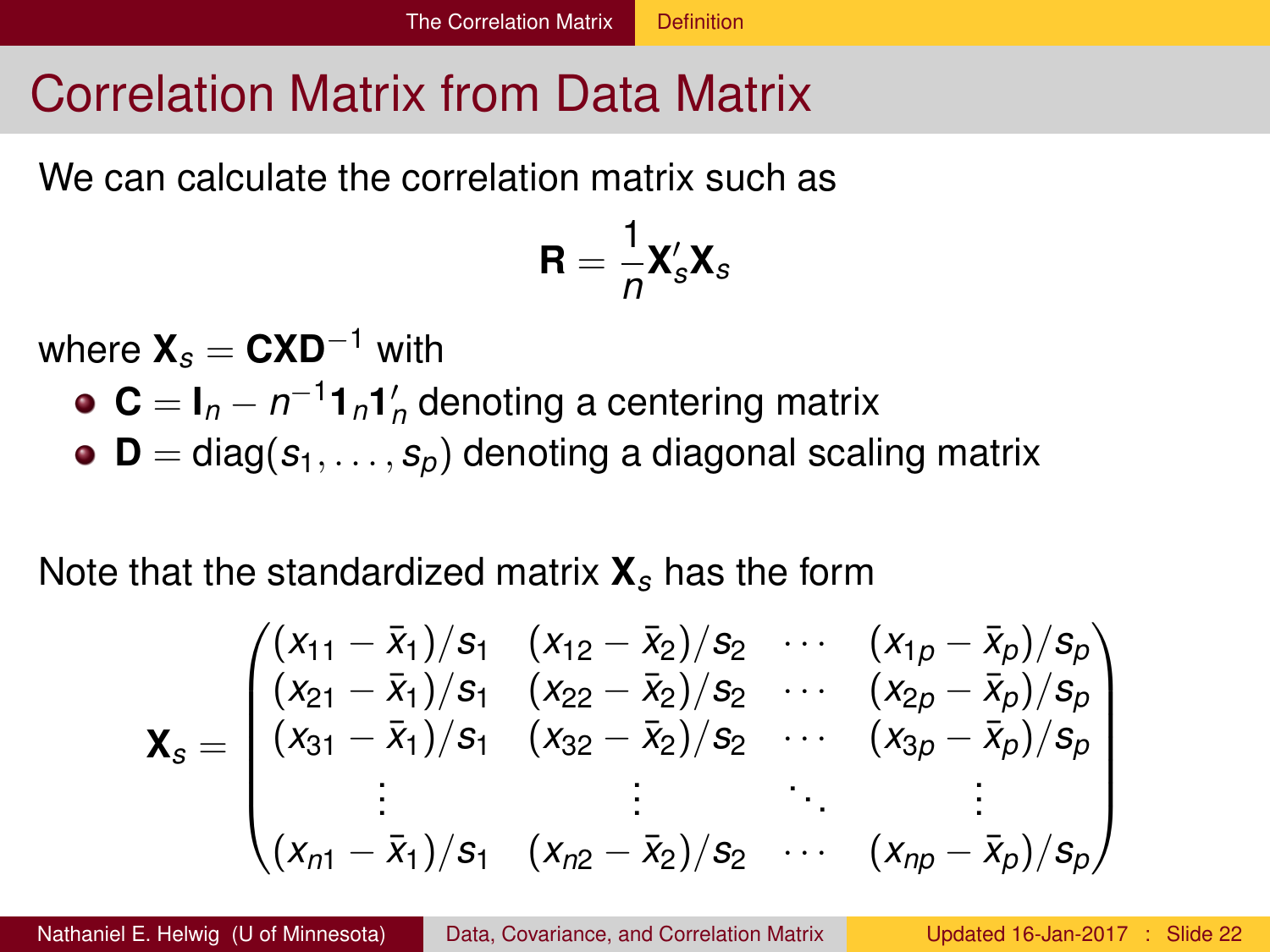## <span id="page-22-0"></span>Correlation of a Variable with Itself is One

Assuming that  $s^2_j > 0$  for all  $j \in \{1, \ldots, p\},$  we have that

$$
Cor(\mathbf{x}_j, \mathbf{x}_k) = \frac{\sum_{i=1}^n (x_{ij} - \bar{x}_j)(x_{ik} - \bar{x}_k)}{\sqrt{\sum_{i=1}^n (x_{ij} - \bar{x}_j)^2} \sqrt{\sum_{i=1}^n (x_{ik} - \bar{x}_k)^2}} = \begin{cases} 1 & \text{if } j = k \\ r_{jk} & \text{if } j \neq k \end{cases}
$$

Because  $r_{ik} = 1$  whenever  $j = k$ , we know that

•  $tr(R) = p$  where  $tr(\cdot)$  denotes the matrix trace function  $\sum_{j=1}^{\rho} \lambda_j = \rho$  where  $(\lambda_1, \ldots, \lambda_{\rho})$  are the eigenvalues of **R** 

We also know that the eigenvalues satisfy

- $\lambda_j = 0$  for at least one  $j \in \{1, \ldots, p\}$  if  $n < p$
- $\lambda_i > 0$   $\forall j$  if columns of **X** are linearly independent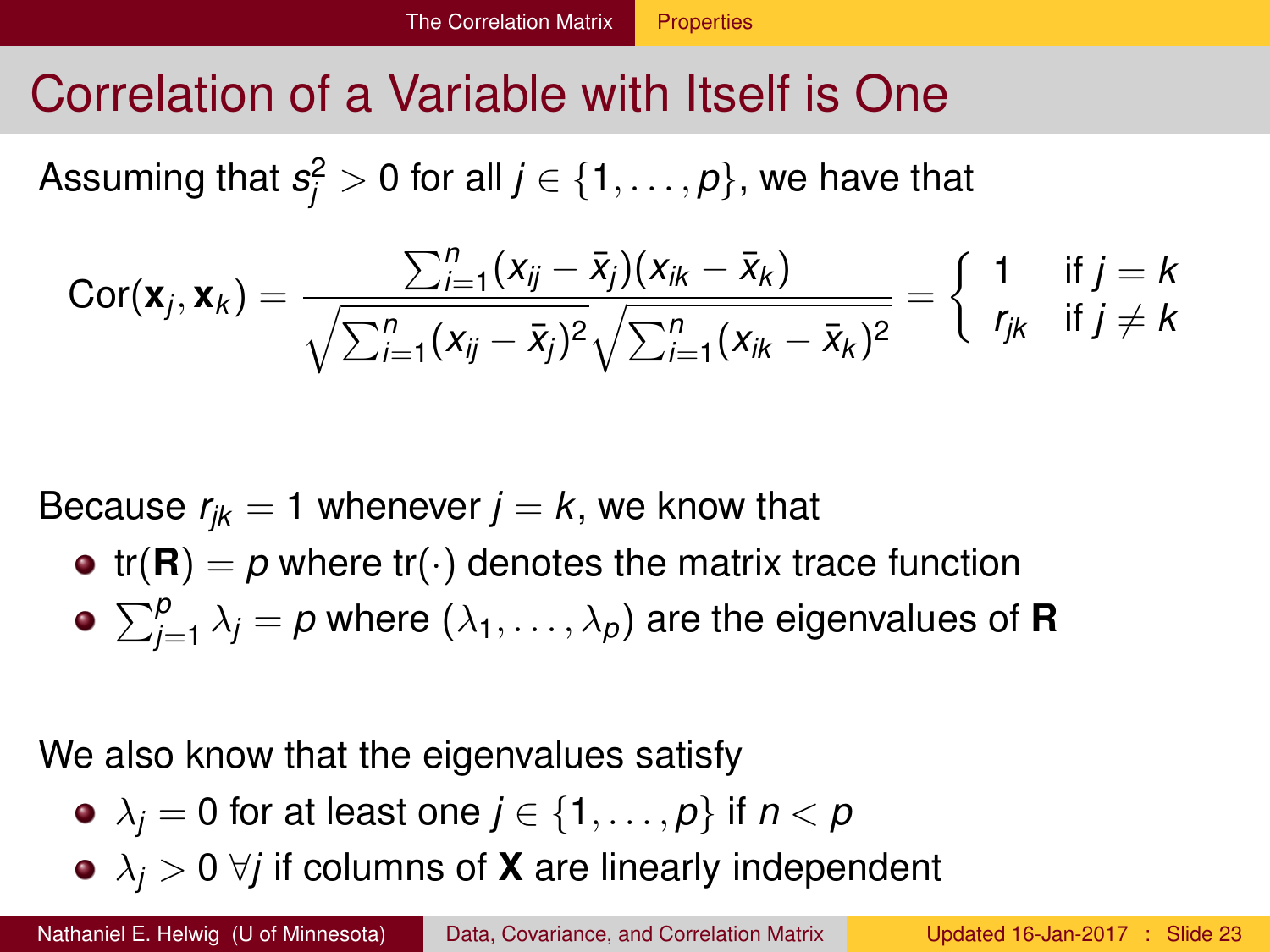### <span id="page-23-0"></span>The Cauchy-Schwarz Inequality (revisited)

Reminder: the Cauchy-Schwarz inequality implies that

$$
s_{jk}^2 \leq s_j^2 s_k^2
$$

with the equality holding if and only if **x***<sup>j</sup>* and **x***<sup>k</sup>* are linearly dependent.

Rearranging the terms, we have that

$$
\frac{s_{jk}^2}{s_j^2 s_k^2} \le 1 \quad \longleftrightarrow \quad r_{jk}^2 \le 1
$$

which implies that  $|r_{ik}| \leq 1$  with equality holding if and only if  $\mathbf{x}_i = \alpha \mathbf{1}_n + \beta \mathbf{x}_k$  for some scalars  $\alpha \in \mathbb{R}$  and  $\beta \in \mathbb{R}$ .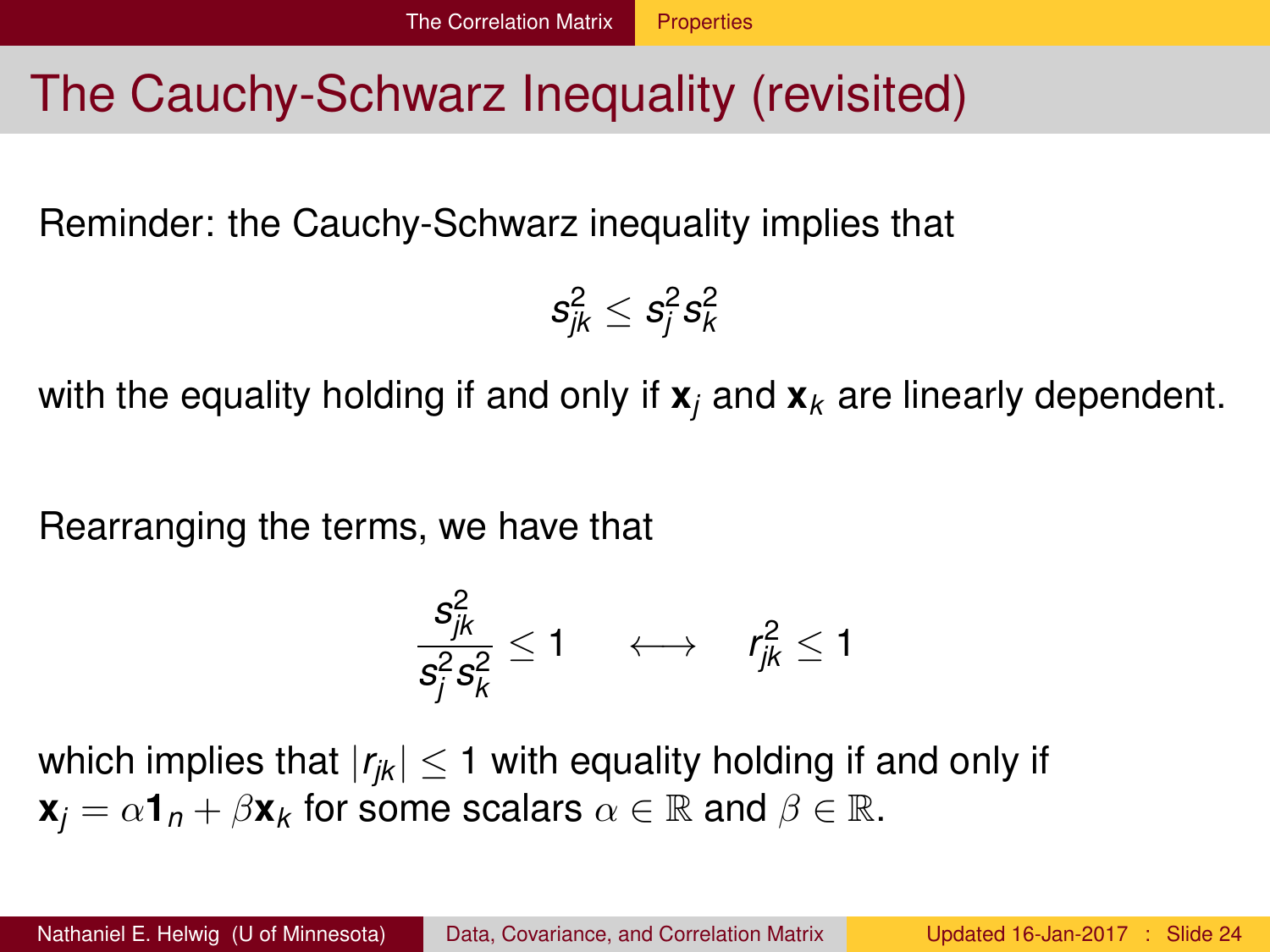### <span id="page-24-0"></span>Correlation Matrix by Hand (hard way)

```
> n \le - nrow(X)> C <- diag(n) - matrix(1/n, n, n)
> D \le diag(apply(X, 2, sd))
> Xs <- C * * * X * * solve (D)
> R \le - t(Xs) \frac{1}{2} \frac{1}{2} \frac{1}{2} \frac{1}{2} \frac{1}{2} \frac{1}{2} \frac{1}{2} \frac{1}{2} \frac{1}{2} \frac{1}{2} \frac{1}{2} \frac{1}{2} \frac{1}{2} \frac{1}{2} \frac{1}{2} \frac{1}{2} \frac{1}{2} \frac{1}{2} \frac{1}{2} \frac{1}{2} \frac{1}{2}> R[1:3,1:6][,1] [,2] [,3] [,4] [,5] [,6]
[1,1,1,0000000, -0.8521620, -0.8475514, -0.7761684, 0.6811719, -0.8676594,[2,] -0.8521620 1.0000000 0.9020329 0.8324475 -0.6999381 0.7824958
[3,] -0.8475514 0.9020329 1.0000000 0.7909486 -0.7102139 0.8879799
# or #
> Xs <- scale(X, center=TRUE, scale=TRUE)
> R \le -t (Xs) 8*8 Xs / (n-1)
> R[1:3,1:6]
              mpg cyl disp hp drat wt
mpg 1.0000000 -0.8521620 -0.8475514 -0.7761684 0.6811719 -0.8676594
cyl -0.8521620 1.0000000 0.9020329 0.8324475 -0.6999381 0.7824958
disp -0.8475514 0.9020329 1.0000000 0.7909486 -0.7102139 0.8879799
```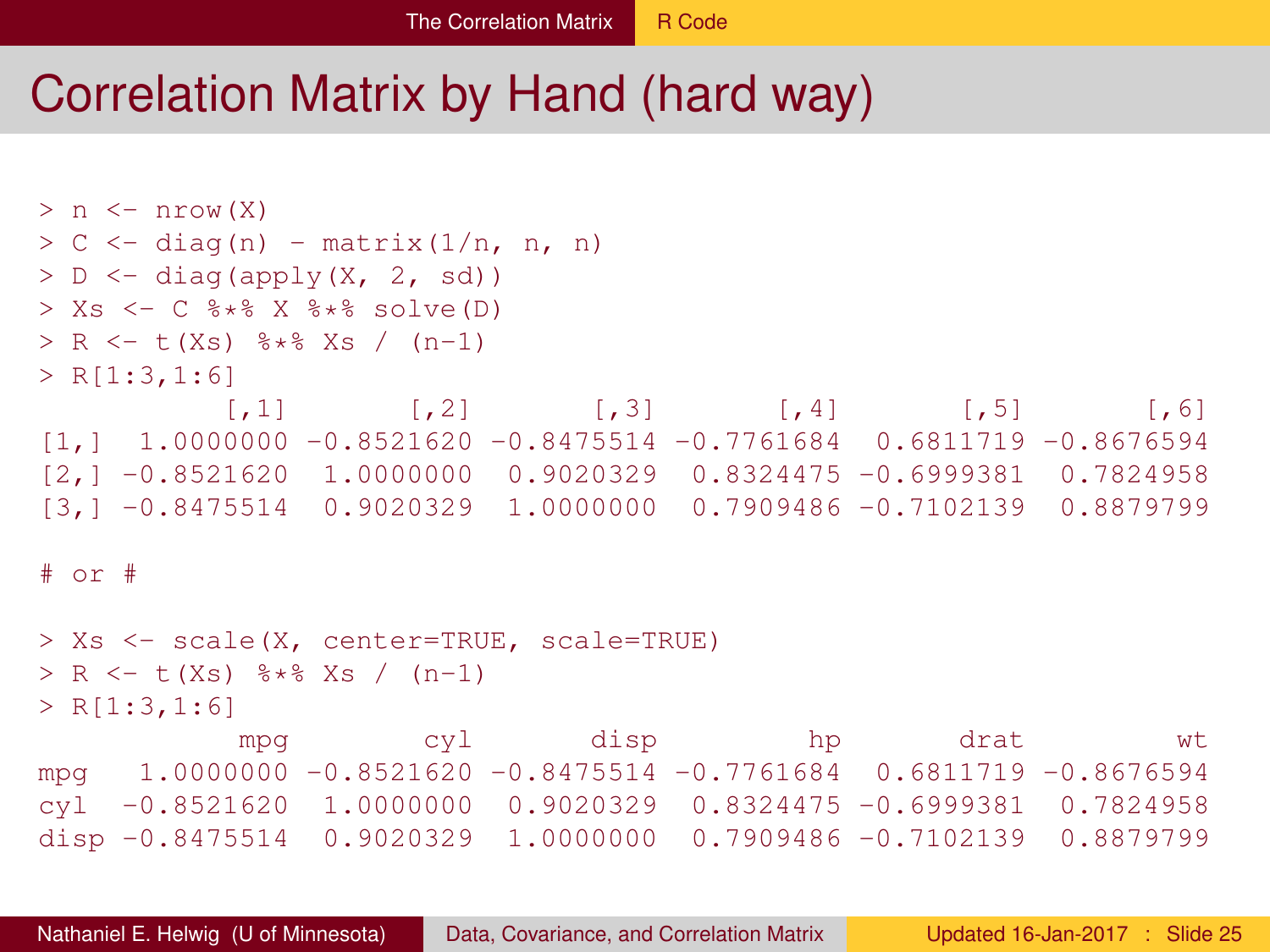### <span id="page-25-0"></span>Correlation Matrix using cor Function (easy way)

```
# calculate correlation matrix
> R \le -\text{cor}(X)> dim(R)
[1] 11 11
# check correlation of mpg and cyl
> R[1,2][11 - 0.852162]> cor(X[,1], X[,2])[1] -0.852162
> cov(X[,1], X[,2]) / (sd(X[,1]) * sd(X[,2]))[1] -0.852162
# check correlations
> R[1:3,1:6]mpg cyl disp hp drat wt
mpg 1.0000000 - 0.8521620 - 0.8475514 - 0.7761684 0.6811719 - 0.8676594cyl -0.8521620 1.0000000 0.9020329 0.8324475 -0.6999381 0.7824958
disp -0.8475514 0.9020329 1.0000000 0.7909486 -0.7102139 0.8879799
```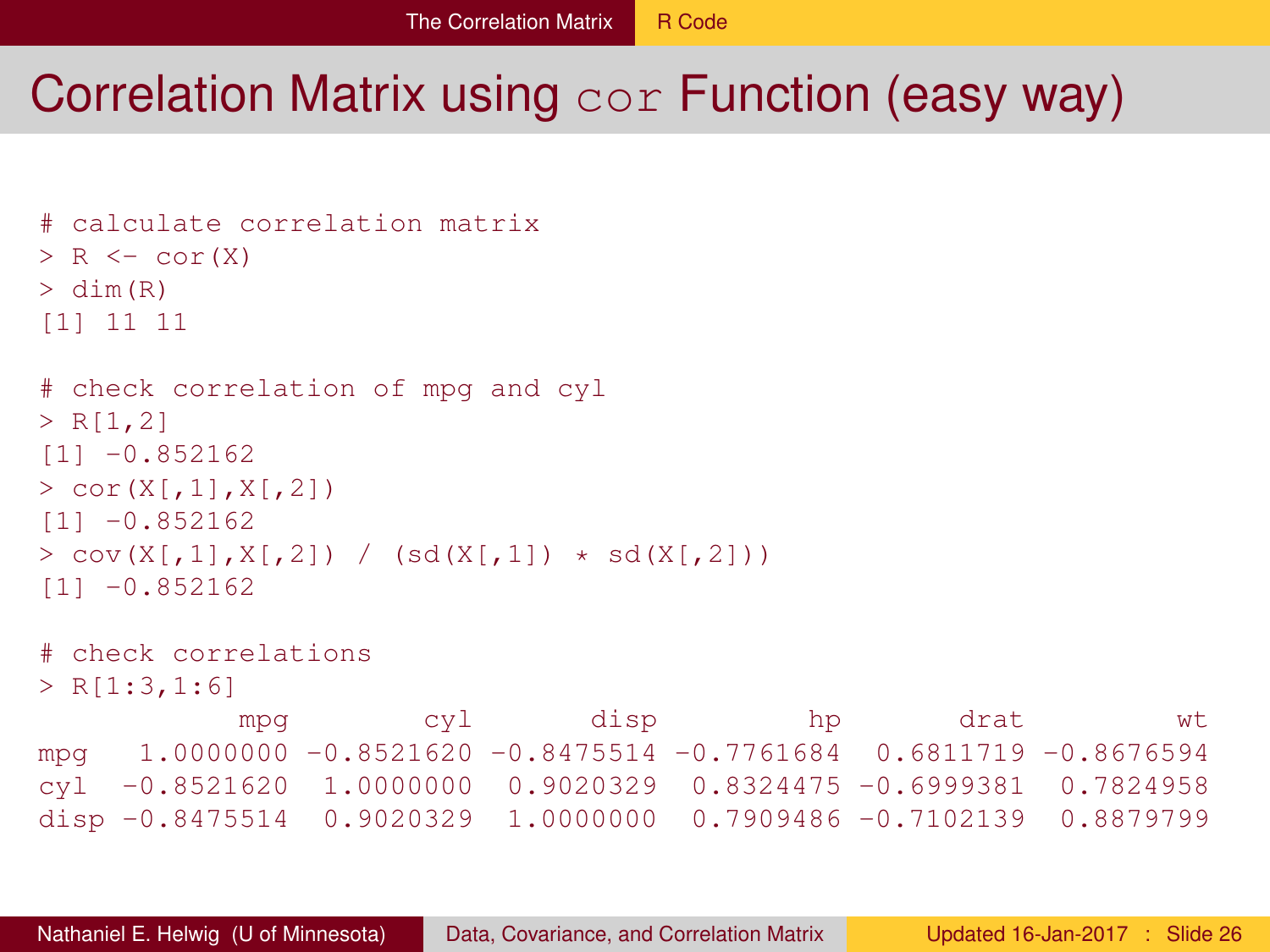# <span id="page-26-0"></span>**Miscellaneous Topics**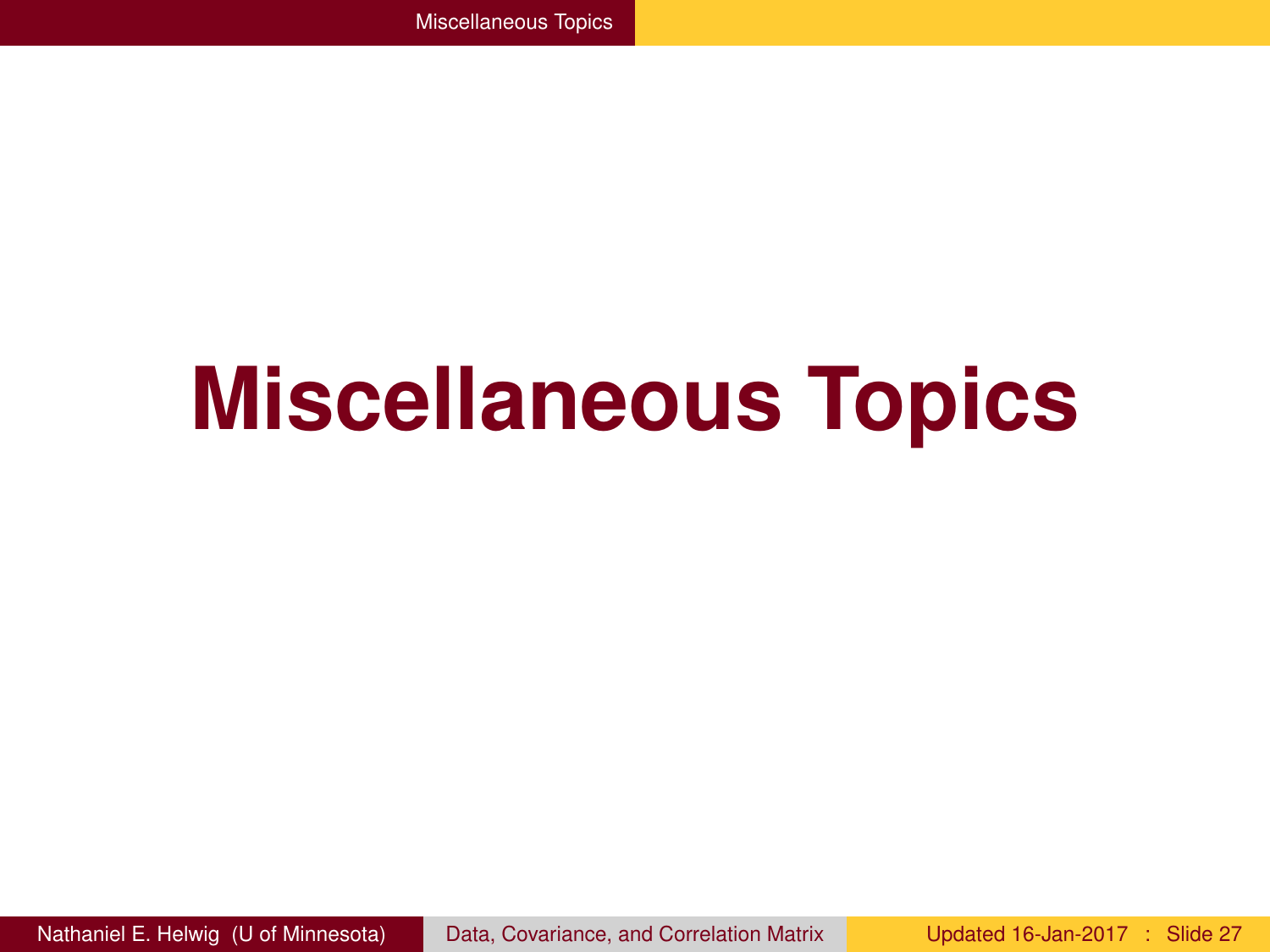### <span id="page-27-0"></span>Two Types of Matrix Crossproducts

We often need to calculate one of two different types of crossproducts:

- **X** <sup>0</sup>**Y** = "regular" crossproduct of **X** and **Y**
- **XY**<sup>0</sup> = "transpose" crossproduct of **X** and **Y**

Regular crossproduct is **X'** being post-multipled by **Y**.

Transpose crossproduct is **X** being post-multipled by **Y** 0 .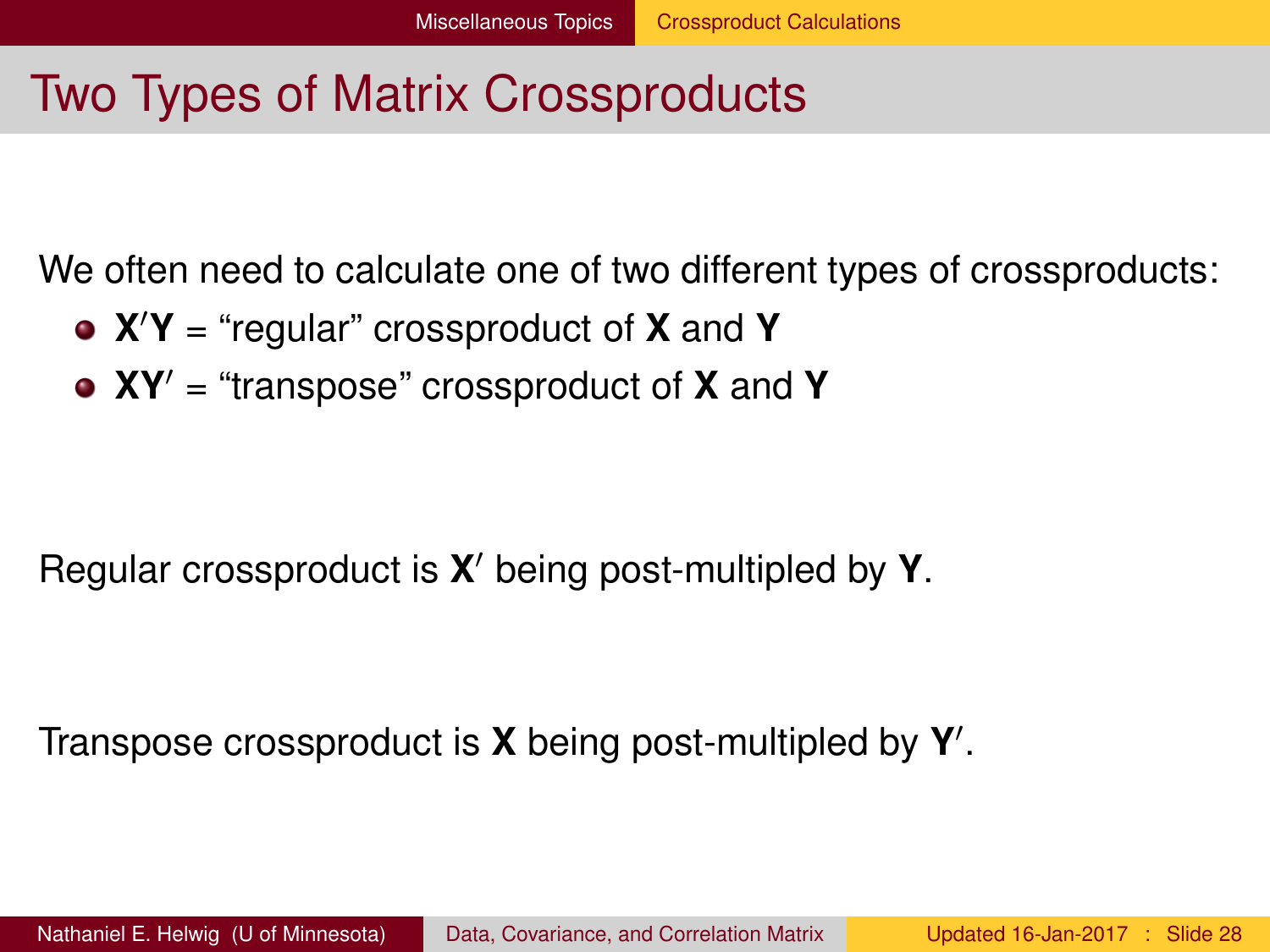### <span id="page-28-0"></span>Simple and Efficient Crossproducts in R

```
> X < - matrix(rnorm(2*3), 2, 3)
> Y < - matrix(rnorm(2*3), 2, 3)
> t(X) % * Y
         [1, 1] [1, 2] [1, 3][1,] 0.1342302 -1.8181837 -1.107821
[2,] 1.1014703 -0.6619466 -1.356606
[3,] 0.8760823 -1.0077151 -1.340044
> crossprod(X, Y)
         [, 1] [, 2] [, 3]
[1,] 0.1342302 -1.8181837 -1.107821
[2,1,1,1014703, -0.6619466, -1.356606][3,] 0.8760823 -1.0077151 -1.340044
> X * * * t(Y)[,1] [,2][1,] 0.8364239 3.227566
[2, 1 -1.3899946 -2.704184> tcrossprod(X, Y)
       [,1] [,2][1,] 0.8364239 3.227566
[2,] -1.3899946 -2.704184
```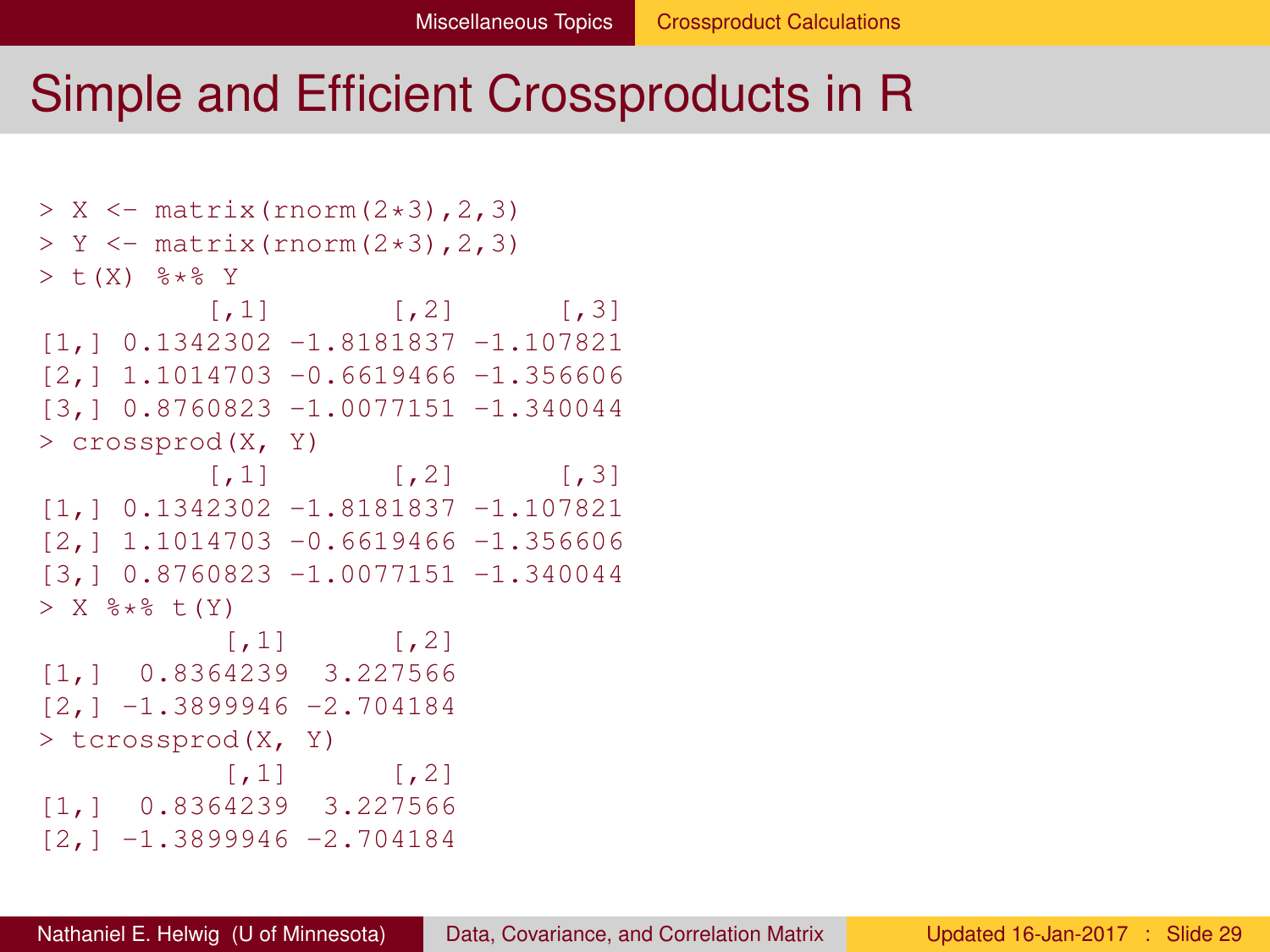### <span id="page-29-0"></span>Turning a Matrix into a Vector

The vectorization (vec) operator turns a matrix into a vector:

$$
\text{vec}(\textbf{X}) = (x_{11}, x_{21}, \ldots, x_{n1}, x_{12}, \ldots, x_{n2}, \ldots, x_{1p}, \ldots, x_{np})'
$$

where the vectorization is done column-by-column.

In R, we just use the combine function  $\infty$  to vectorize a matrix

```
> X < - matrix(1:6,2,3)
> X
    [1,1] [1,2] [1,3][1,] 1 3 5
[2,] 2 4 6
> c(X)
[1] 1 2 3 4 5 6
> c(t(X))[1] 1 3 5 2 4 6
```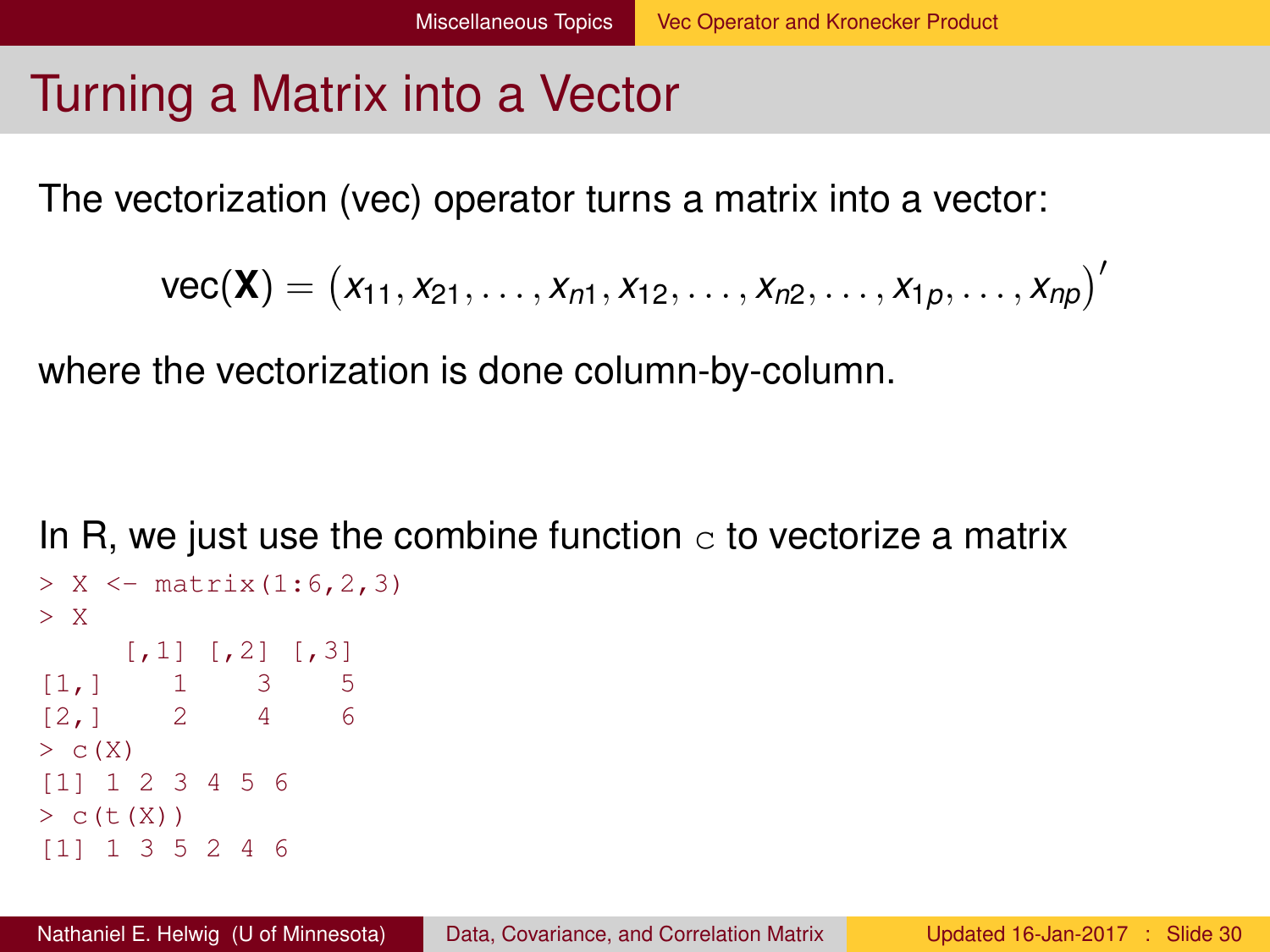### <span id="page-30-0"></span>vec Operator Properties

Some useful properties of the vec( $\cdot$ ) operator include:

- $\mathsf{vec}(\mathbf{a}') = \mathsf{vec}(\mathbf{a}) = \mathbf{a}$  for any vector  $\mathbf{a} \in \mathbb{R}^m$
- $\mathsf{vec}(\mathbf{a}\mathbf{b}') = \mathbf{b}\otimes \mathbf{a}$  for any vectors  $\mathbf{a}\in\mathbb{R}^m$  and  $\mathbf{b}\in\mathbb{R}^m$
- $\mathsf{vec}(\mathbf{A})'$ vec $(\mathbf{B}) = \mathrm{tr}(\mathbf{A}'\mathbf{B})$  for any matrices  $\mathbf{A}, \mathbf{B} \in \mathbb{R}^{m \times n}$
- $\mathsf{vec}(\mathbf{A}\mathbf{B}\mathbf{C}) = (\mathbf{C}' \otimes \mathbf{A})\mathsf{vec}(\mathbf{B})$  if the product  $\mathbf{A}\mathbf{B}\mathbf{C}$  exists

Note:  $\otimes$  is the Kronecker product, which is defined on the next slide.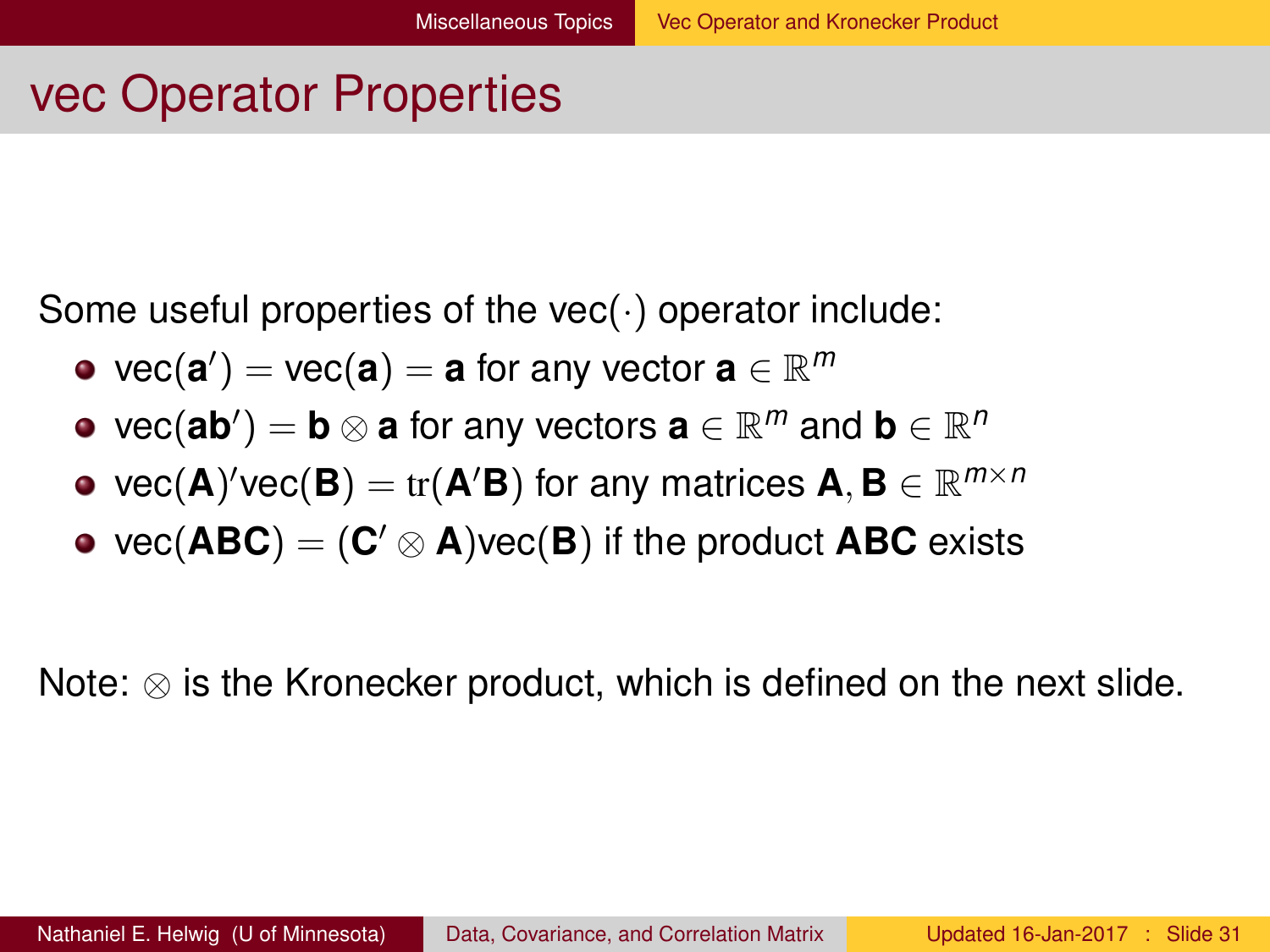### <span id="page-31-0"></span>Kronecker Product of Two Matrices

Given  $\mathbf{X} = \{x_{ii}\}_{i \in \mathbb{Z}}$  and  $\mathbf{Y} = \{y_{ii}\}_{i \in \mathbb{Z}}$ , the Kronecker product is

$$
\boldsymbol{X} \otimes \boldsymbol{Y} = \begin{pmatrix} x_{11} \boldsymbol{Y} & x_{12} \boldsymbol{Y} & \cdots & x_{1p} \boldsymbol{Y} \\ x_{21} \boldsymbol{Y} & x_{22} \boldsymbol{Y} & \cdots & x_{2p} \boldsymbol{Y} \\ \vdots & \vdots & \ddots & \vdots \\ x_{n1} \boldsymbol{Y} & x_{n2} \boldsymbol{Y} & \cdots & x_{np} \boldsymbol{Y} \end{pmatrix}
$$

which is a matrix of order  $mn \times pq$ .

In R, the kronecker function calculates Kronecker products

| > X <- matrix $(1:4, 2, 2)$                |                                                       |       |                                                                                           |          |      |    |  |  |  |  |
|--------------------------------------------|-------------------------------------------------------|-------|-------------------------------------------------------------------------------------------|----------|------|----|--|--|--|--|
| > $Y \leftarrow \text{matrix}(5:10, 2, 3)$ |                                                       |       |                                                                                           |          |      |    |  |  |  |  |
| > kronecker(X, Y)                          |                                                       |       |                                                                                           |          |      |    |  |  |  |  |
|                                            |                                                       |       | $\lbrack 1 \rbrack \rbrack \rbrack 2 \rbrack \rbrack 73 \rbrack 74 \rbrack 75 \rbrack 76$ |          |      |    |  |  |  |  |
|                                            | $\begin{bmatrix} 1 \\ 1 \end{bmatrix}$ 5 7 9 15 21 27 |       |                                                                                           |          |      |    |  |  |  |  |
|                                            | [2, 1 6 8 10 18 24 30                                 |       |                                                                                           |          |      |    |  |  |  |  |
| $\lceil 3, 1 \rceil$                       |                                                       | 10 14 |                                                                                           | 18 20 28 |      | 36 |  |  |  |  |
| [4.1]                                      | $-12$                                                 |       | 16 20                                                                                     | 2.4      | - 32 | 40 |  |  |  |  |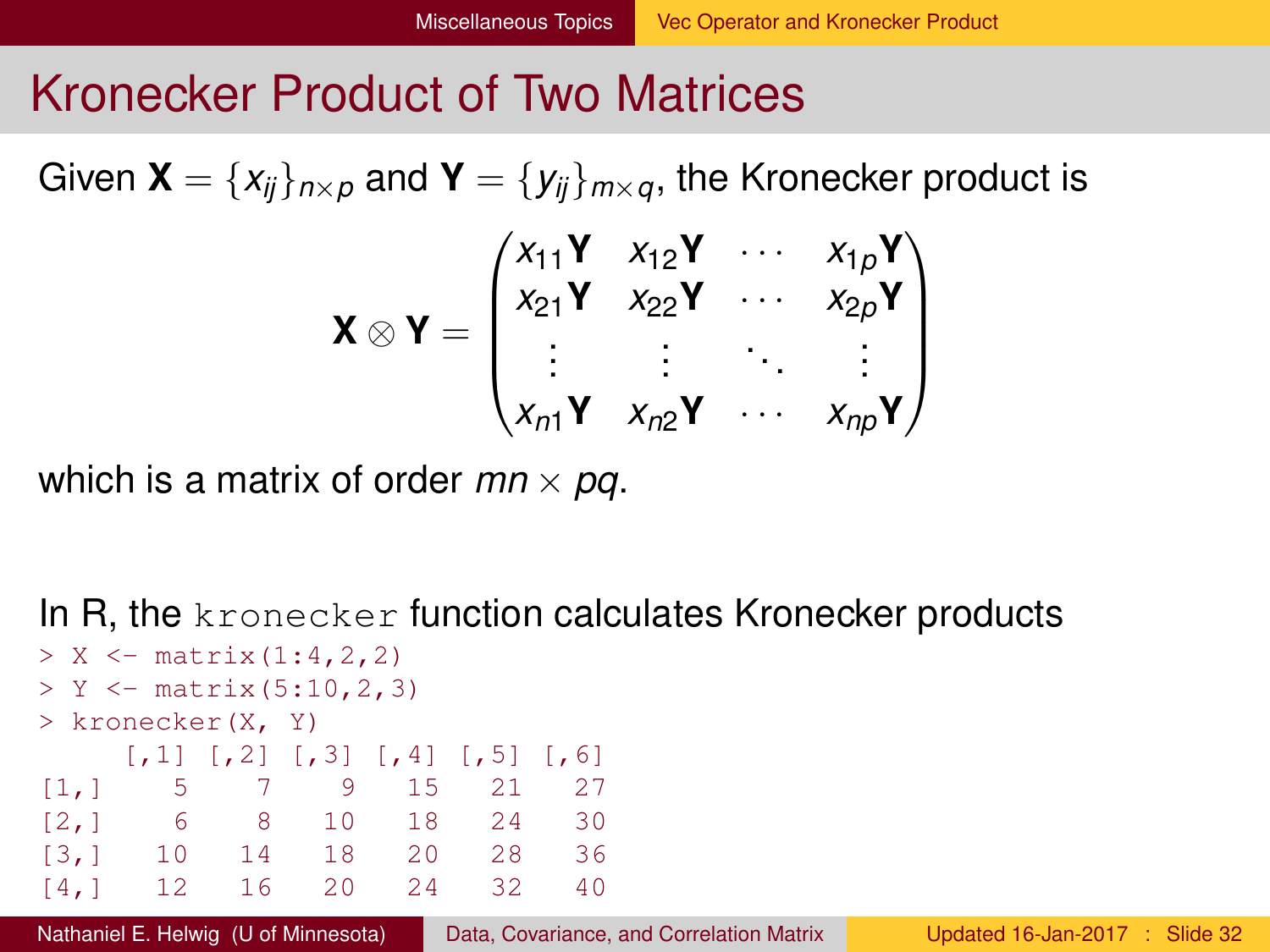### <span id="page-32-0"></span>Kronecker Product Properties

Some useful properties of the Kronecker product include:

• 
$$
A \otimes a = Aa = aA = a \otimes A
$$
 for any  $a \in \mathbb{R}$  and  $A \in \mathbb{R}^{m \times n}$ 

**(A** 
$$
\otimes
$$
 **B)**' = **A'**  $\otimes$  **B'** for any matrices **A**  $\in \mathbb{R}^{m \times n}$  and **B**  $\in \mathbb{R}^{p \times q}$ 

**9** 
$$
a' \otimes b = ba' = b \otimes a'
$$
 for any vectors  $a \in \mathbb{R}^m$  and  $b \in \mathbb{R}^n$ 

$$
\text{Let } (\mathbf{A} \otimes \mathbf{B}) = \text{tr}(\mathbf{A}) \text{tr}(\mathbf{B}) \text{ for any matrices } \mathbf{A} \in \mathbb{R}^{m \times m} \text{ and } \mathbf{B} \in \mathbb{R}^{p \times p}
$$

$$
\bullet \ \ (\mathbf{A} \otimes \mathbf{B})^{-1} = \mathbf{A}^{-1} \otimes \mathbf{B}^{-1} \text{ for any invertible matrices } \mathbf{A} \text{ and } \mathbf{B}
$$

• 
$$
(A \otimes B)^{\dagger} = A^{\dagger} \otimes B^{\dagger}
$$
 where  $(\cdot)^{\dagger}$  is Moore-Penrose pseudoinverse

**A** 
$$
\otimes
$$
 **B**| = |**A**|<sup>*p*</sup>|**B**|<sup>*m*</sup> for any matrices **A**  $\in \mathbb{R}^{m \times m}$  and **B**  $\in \mathbb{R}^{p \times p}$ 

$$
\bullet \quad \text{rank}(\mathbf{A} \otimes \mathbf{B}) = \text{rank}(\mathbf{A})\text{rank}(\mathbf{B}) \text{ for any matrices } \mathbf{A} \text{ and } \mathbf{B}
$$

• 
$$
A \otimes (B + C) = A \otimes B + A \otimes C
$$
 for any matrices A, B, and C

$$
\bullet \ (A + B) \otimes C = A \otimes C + B \otimes C \text{ for any matrices } A, B, \text{ and } C
$$

$$
\bullet \ (A\otimes B)\otimes C = A\otimes (B\otimes C) \text{ for any matrices } A, B, \text{ and } C
$$

$$
\textbf{(A} \otimes \textbf{B}) (\textbf{C} \otimes \textbf{D}) = (\textbf{AC}) \otimes (\textbf{BD}) \text{ for any matrices } \textbf{A}, \textbf{B}, \textbf{C}, \text{ and } \textbf{D}
$$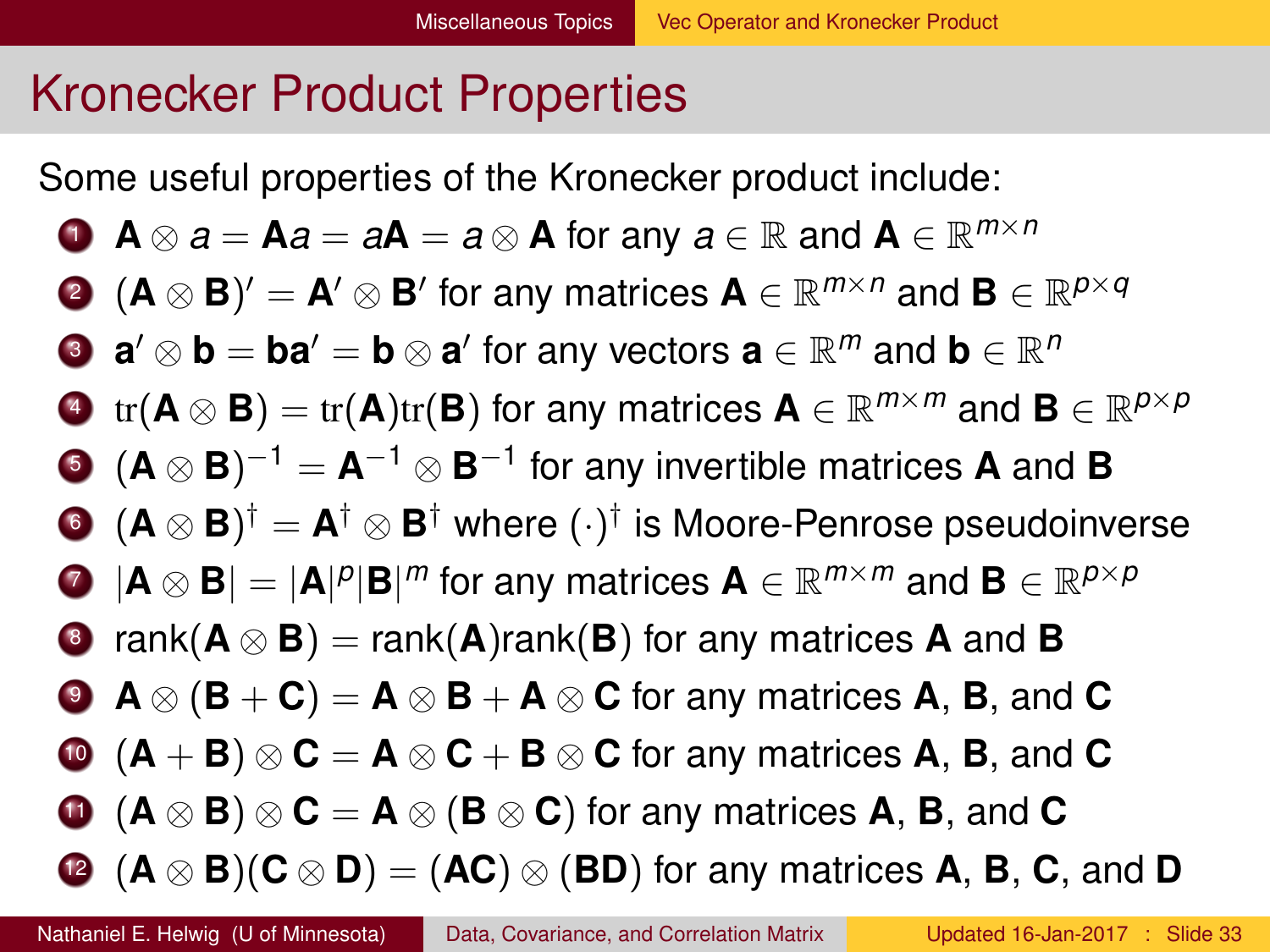### <span id="page-33-0"></span>Common Application of Vec and Kronecker

Suppose the rows of **X** are iid samples from some multivariate distribution with mean  $\boldsymbol{\mu}=(\mu_1,\ldots,\mu_p)'$  and covariance matrix **Σ**.  $\mathbf{x}_i \stackrel{\mathrm{iid}}{\sim} (\boldsymbol{\mu}, \boldsymbol{\Sigma})$  where  $\mathbf{x}_i$  is the *i*-th row of  $\mathbf{X}_i$ 

If we let  $y = \text{vec}(X')$ , then the expectation and covariance are

- $E(\mathbf{y}) = \mathbf{1}_n \otimes \mu$  is the mean vector
- $V(y) = I_n \otimes \Sigma$  is the covariance matrix

Note that the covariance matrix is block diagonal

$$
I_n \otimes \Sigma = \begin{pmatrix} \Sigma & 0 & \cdots & 0 \\ 0 & \Sigma & \cdots & 0 \\ \vdots & \vdots & \ddots & \vdots \\ 0 & 0 & \cdots & \Sigma \end{pmatrix}
$$

given that data from different subjects are assumed to be independent.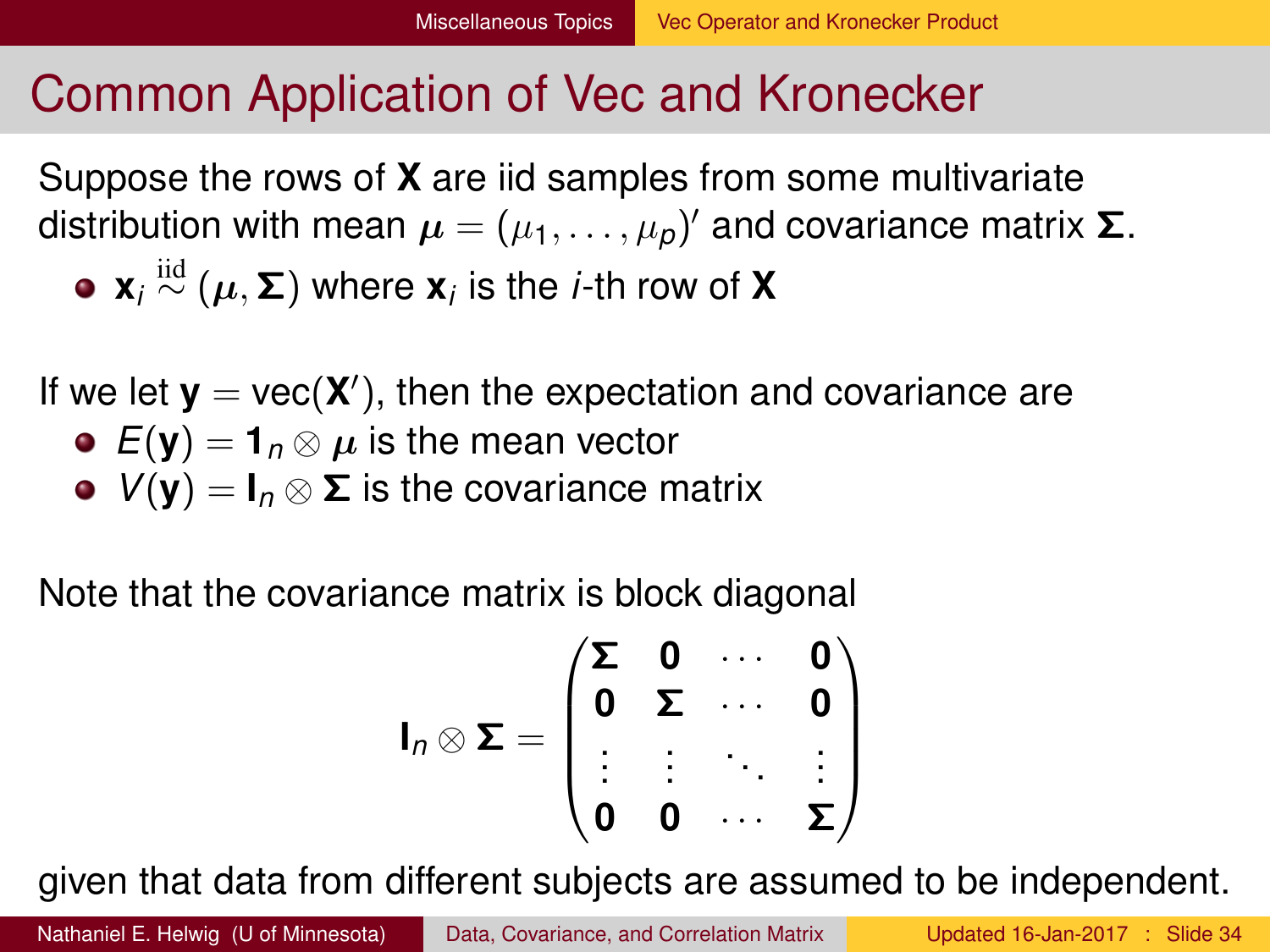### <span id="page-34-0"></span>Two Versions of a Scatterplot in R



plot(mtcars\$hp, mtcars\$mpg, xlab="HP", ylab="MPG") library(car) scatterplot(mtcars\$hp, mtcars\$mpg, xlab="HP", ylab="MPG")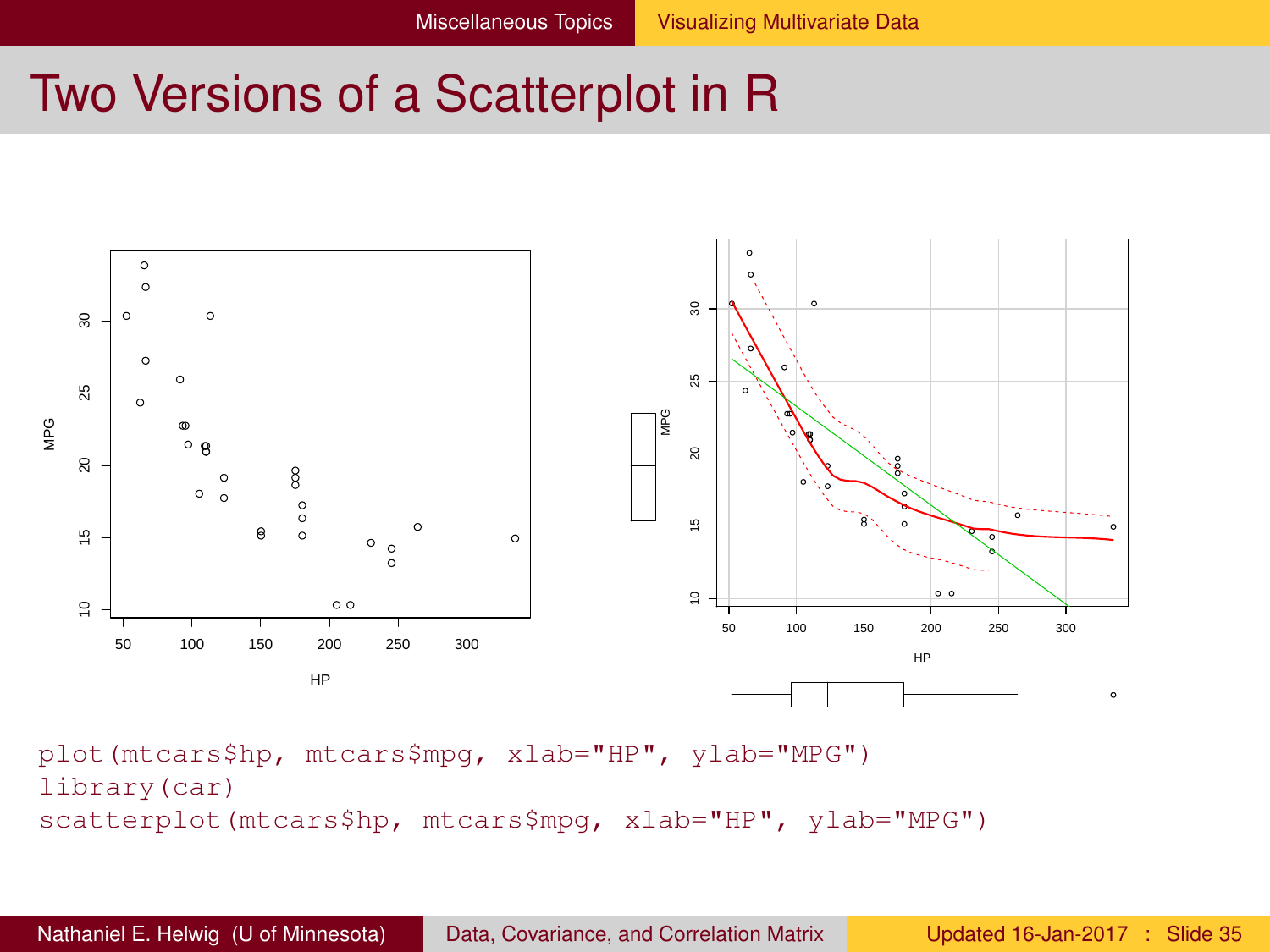### <span id="page-35-0"></span>Two Versions of a Scatterplot Matrix in R



cylint <- as.integer(factor(mtcars\$cyl)) pairs(~mpg+disp+hp+wt, data=mtcars, col=cylint, pch=cylint) library(car) scatterplotMatrix(~mpg+disp+hp+wt|cyl, data=mtcars)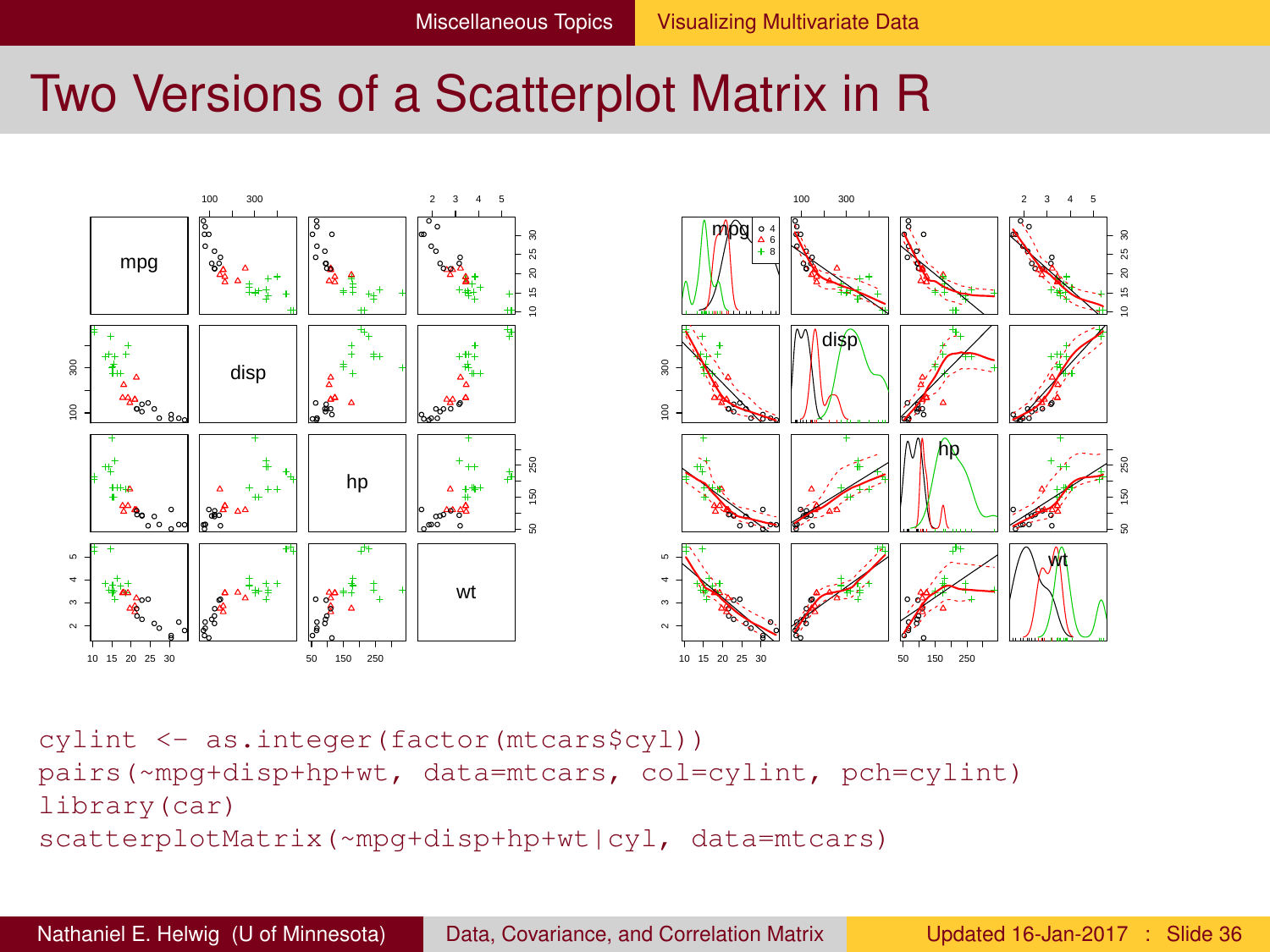### <span id="page-36-0"></span>Three-Dimensional Scatterplot in R



```
library(scatterplot3d)
sp3d <- scatterplot3d(mtcars$hp, mtcars$wt, mtcars$mpg,
                      type="h", color=cylint, pch=cylint,
                       xlab="HP", ylab="WT", zlab="MPG")
fitmod \leq lm(mpq \sim hp + wt, data=mtcars)
sp3d$plane3d(fitmod)
```
Nathaniel E. Helwig (U of Minnesota) [Data, Covariance, and Correlation Matrix](#page-0-0) Updated 16-Jan-2017 : Slide 37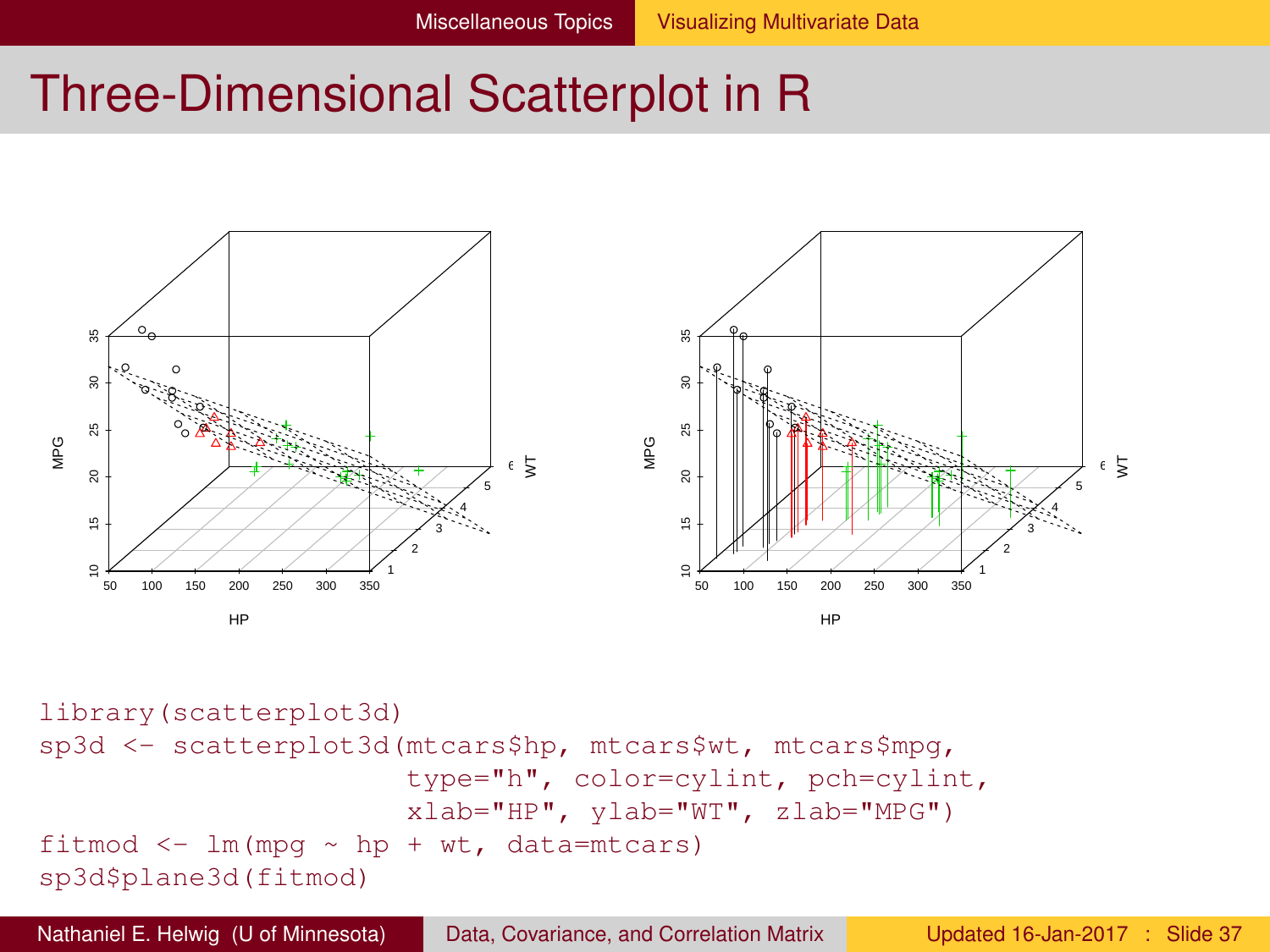### <span id="page-37-0"></span>Color Image (Heat Map) Plots in R





fitmod  $\leq$  lm(mpg  $\sim$  hp + wt, data=mtcars) hpseq <- seq(50, 330, by=20) wtseq  $\leq$  seq(1.5, 5.4, length=15) newdata <- expand.grid(hp=hpseq, wt=wtseq) fit <- predict(fitmod, newdata) fitmat <- matrix(fit, 15, 15) image(hpseq, wtseq, fitmat, xlab="HP", ylab="WT") library(bigsplines) imagebar(hpseq, wtseq, fitmat, xlab="HP", ylab="WT", zlab="MPG", col=heat.colors(12), ncolor=12)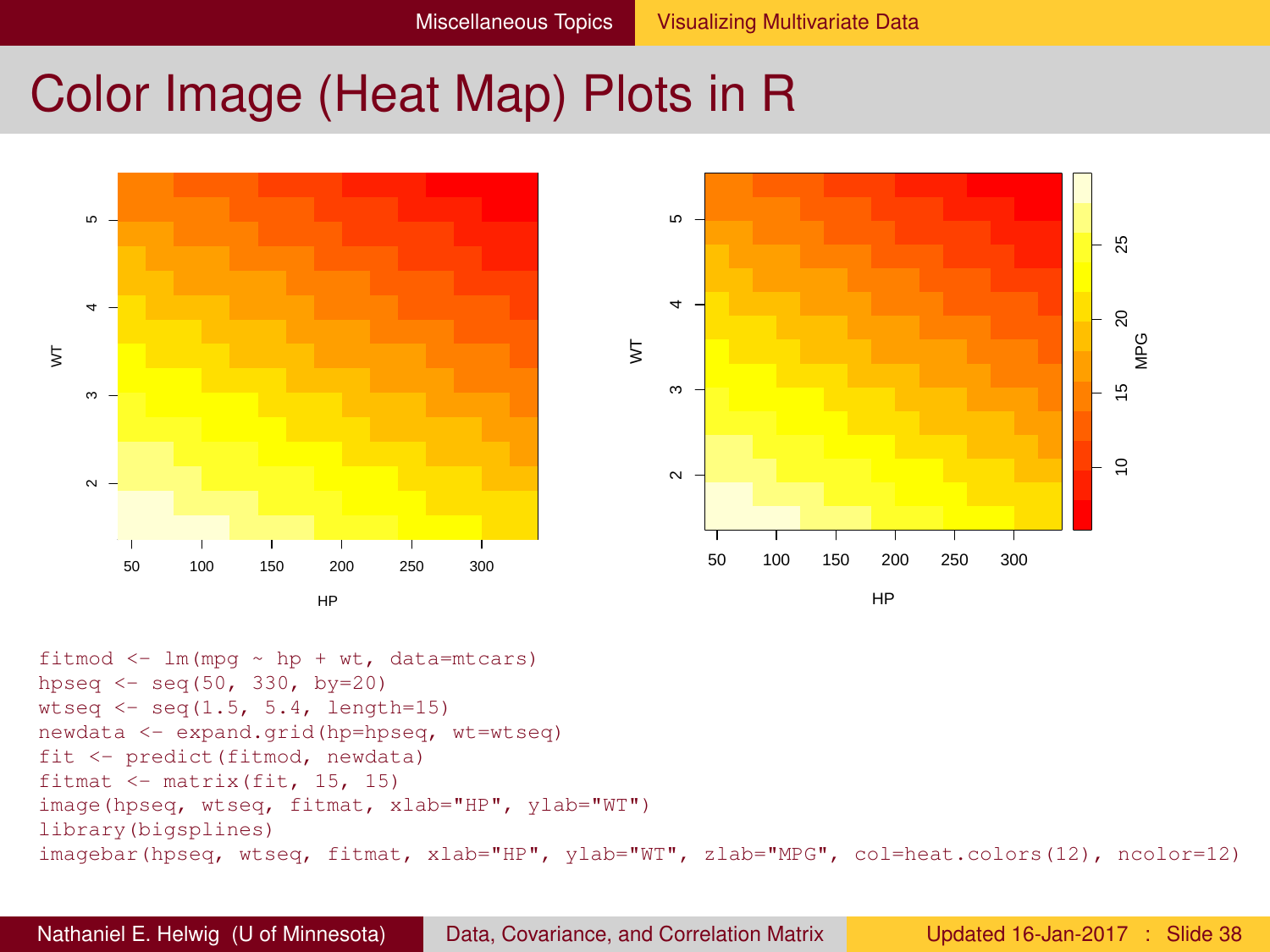### <span id="page-38-0"></span>Correlation Matrix Plot in R





```
cmat <- cor(mtcars)
library(corrplot)
corrplot(cmat, method="circle")
corrplot.mixed(cmat, lower="number", upper="ellipse")
```